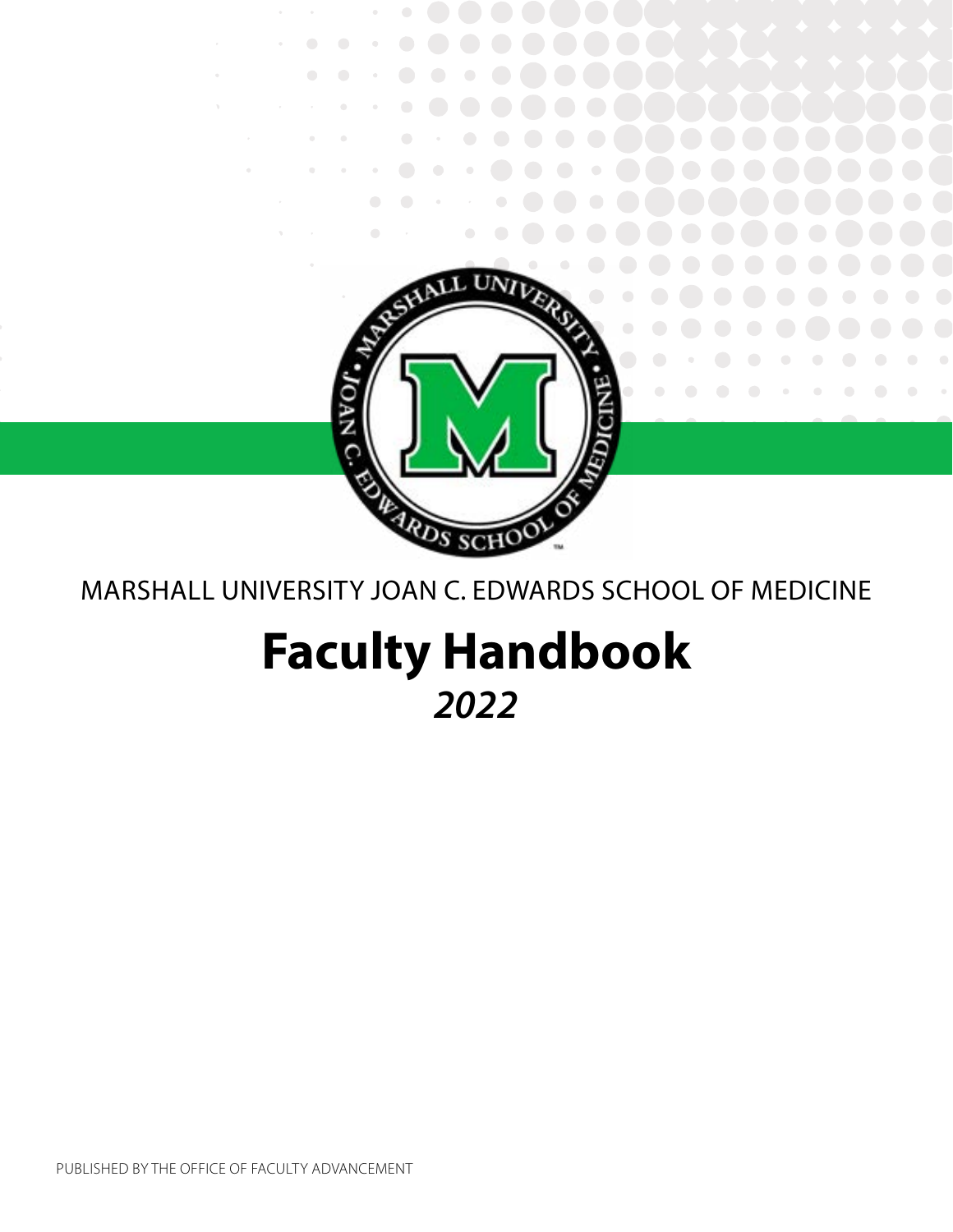#### **Marshall University Joan C. Edwards School of Medicine Faculty Handbook**

© 2022 Published by the Office of Faculty Advancement, 1600 Medical Center Drive, Huntington, WV 25755

The purpose of the handbook is to provide new and continuing faculty with a reference tool to assist them in their appointment and career at the Marshall University Joan C. Edwards School of Medicine (hereafter, the School of Medicine). This handbook is designed to aid all faculty members in pursuing the mission of the School of Medicine, which is "to create a diverse and inclusive academic community that is sustained in a collegial and nurturing environment of life-long learning."

Except where noted for School of Medicine-specific policies, faculty members of the School of Medicine adhere to the general policies outlined in Marshall University's faculty handbook, The Greenbook (2017-2018). The Greenbook serves as a primary reference guide and repository of university policies, procedures, and operational guidelines. Faculty members who have privileges through the faculty practice plan, Marshall Health, or VA Medical Center must also abide by the policies and bylaws of those entities.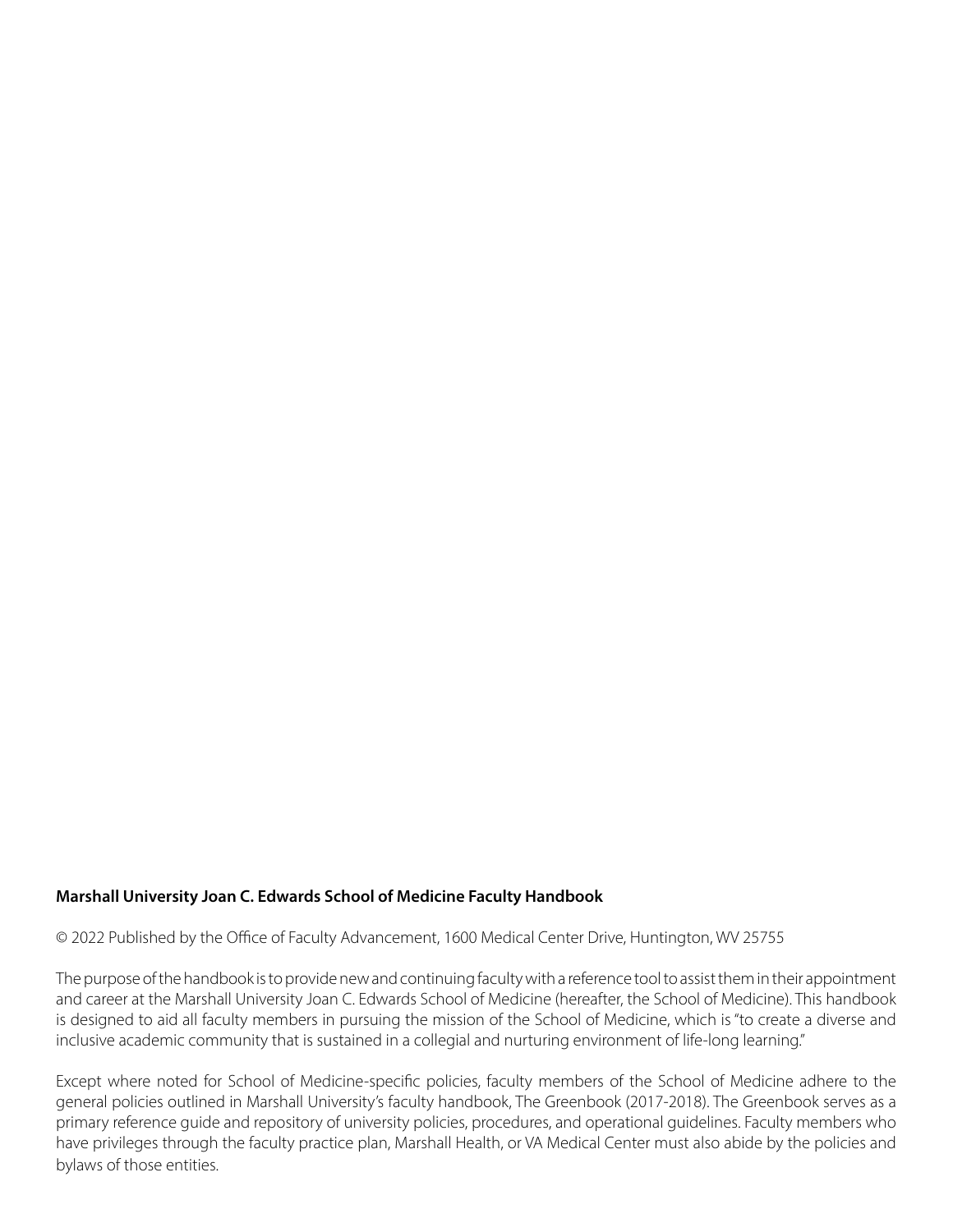# **TABLE OF CONTENTS**

#### **I. INFORMATION FOR FACULTY (SPECIFIC TO SCHOOL OF MEDICINE)**

- 1.1 Statement of Professionalism
- 1.2 Diversity Statement
- 1.3 Mission Statement
- 1.4 Institutional Objectives
- 1.5 Notification of Terms & Conditions of Faculty Appointments
- 1.6 Types of Faculty Appointments
- 1.7 Faculty: Ranks & Definitions
- 1.8 Graduate Faculty Membership
- 1.9 Mid-Tenure Review
- 1.10 Policies & Procedures for Changing Faculty Appointment Tracks
- 1.11 Faculty Promotion & Tenure
- 1.12 Annual Evaluation of Faculty
- 1.13 Faculty Compensation & Benefits
- 1.14 Department Chairs Administration Guide

#### **II. FACULTY POLICIES/STUDENT POLICIES**

- 2.1 Institutional Standards of Behavior in a Learning Environments
- 2.2 MUJCESOM Conflict of Interest Policy
- 2.3 Nepotism Policy
- 2.4 Provision of Healthcare Services to Students Policy
- 2.5 Faculty Supervision of Medical Students

#### **III. KEY MARSHALL UNIVERSITY GUIDELINES, POLICIES AND PROCEDURES**

- 3.1 Statement of Professional Ethics for All Employees
- 3.2 Faculty Dismissal
- 3.3 Faculty Grievance Procedure
- 3.4 Misconduct in Research: State on Integrity in Scientific Research
- 3.5 West Virginia Higher Education Policy Commission Appendix

#### **IV. BOARD OF GOVERNORS' POLICIES**

- MUBOG GA- 1 Discrimination, Harassment, Sexual Harassment, Sexual & Domestic
	- Misconduct, Stalking & Retaliation
- MUBOG AA- 1 Sabbatical Leave
- MUBOG AA- 2 Faculty Development
- MUBOG AA- 7 Salary Increases for Tenured and Tenure-Track Faculty-Amended
- MUBOG AA-19 Joint Teaching Appointment within the Institution
- MUBOG AA-20 Graduate Fellowship Membership
- MUBOG AA-22 Annual Evaluation Faculty\*2014
- MUBOG AA-23 Temporary Faculty Annual Reports & Years Applied Toward Tenure
- MUBOG AA-26 Faculty Promotions
- MUBOG AA-28 Faculty Tenure
- MUBOG AA-29 Principal Investigator Salary Payments
- MUBOG AA-32 Termination of Faculty Due to Program Reduction or Discontinuance
- MUBOG AA-30 Tutoring of Students by Faculty
- MUBOG AA-40 Faculty Comprensation from Grants and Contract
- MUBOG AA-41 Individual Conflict of Interest in Research
- MUBOG FA-2 Travel Amended
- MUBOG FA-9 PURCHASING POLICY
- MUBOG IT- 6 Electronic Records Management
- MUBOG IT- 3 Email Policy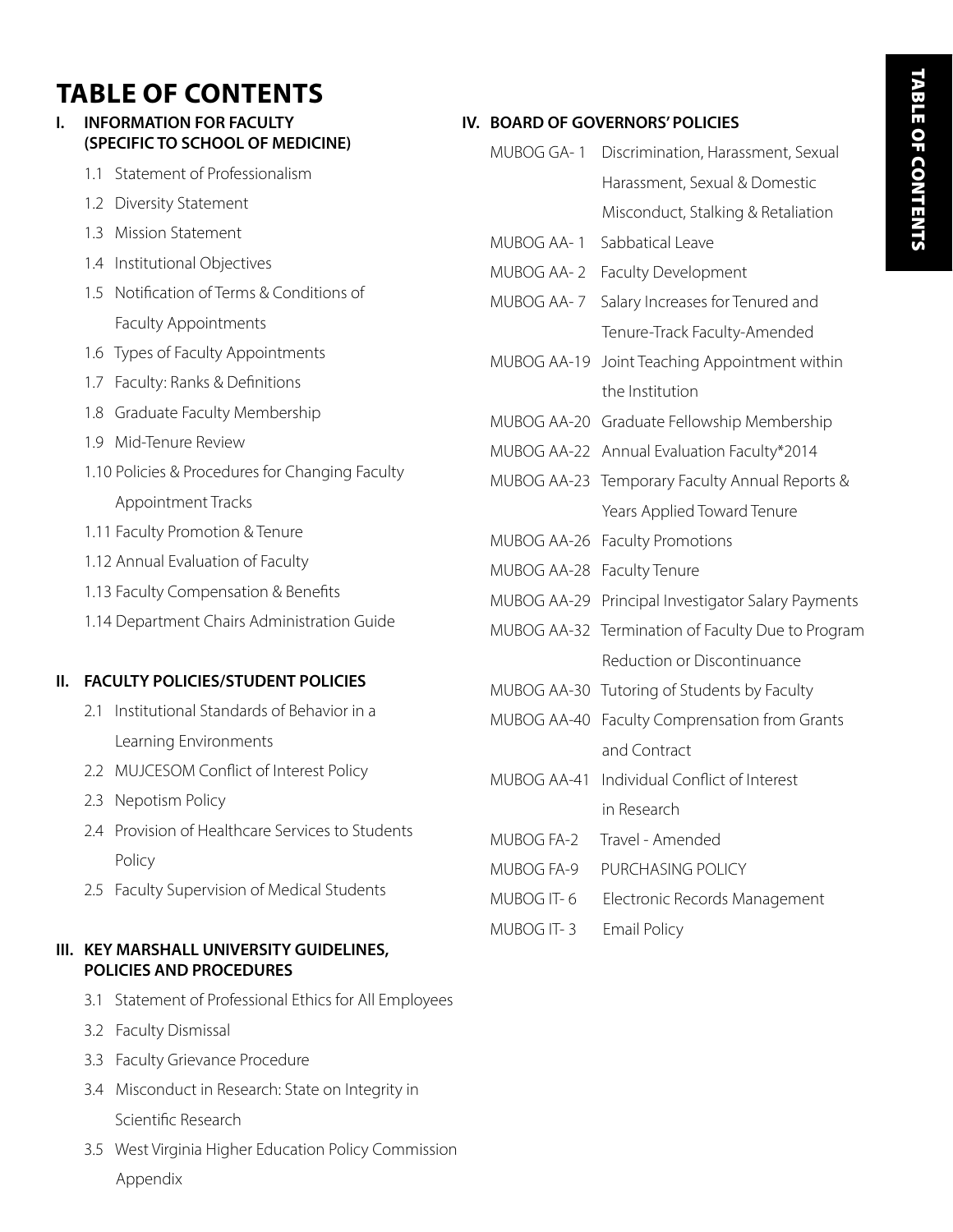# **I. INFORMATION FOR FACULTY (SCHOOL OF MEDICINE SPECIFIC)**

# **1.1 [Statement of Professionalism](https://jcesom.marshall.edu/media/52838/statement-of-professionalism.pdf)/as members of the School of Medicine Faculty, Administration and Staff:**

As members of the Joan C. Edwards School of Medicine faculty, administration and staff:

- We recognize the critical nature of the role of professionalism in the teaching and learning of those medical students and residents for whom we are responsible.
- We understand that professionalism is based upon a foundation of excellence, humanism, accountability, altruism, and cultural competence that relies upon nine standards of conduct that govern responsibility to patients first and foremost, society, other health professionals, and self (AMA, 2001; Ludwig, 2014; Stern & Papadakis, 2006).
- We accept our responsibility to create, support, and facilitate a learning environment characterized by honesty and a pervasive sense of respect, collegiality, kindness, and cooperation among faculty, administration, and staff, so that learners and teachers are willing to engage in the often challenging environment of medical education for the purpose of fostering resilience, excellence, compassion, integrity and collaboration (AAMC, 2014).

#### *References*

- 1. American Medical Association. (2001). Principles of Medical Ethics. Retrieved from [http://www.ama-assn.](http://www.ama-assn.org/ama/pub/physician-resources/medical-ethics/code-medical- ethics/principles-m) [org/ama/pub/physician-resources/medical-ethics/code-medical-ethics/principles-medical-ethics.page](http://www.ama-assn.org/ama/pub/physician-resources/medical-ethics/code-medical- ethics/principles-m)
- 2. Association of American Medical Colleges (AAMC). (2014). Statement on the Learning Environment. Retrieved from [https://www.aamc.org/news-insights/academic-medicine-aims-foster-more-supportive](https://www.aamc.org/news-insights/academic-medicine-aims-foster-more-supportive-learning-environmen)[learning-environment](https://www.aamc.org/news-insights/academic-medicine-aims-foster-more-supportive-learning-environmen)
- 3. Ludwig, S. (2014). Domain of competence-Professionalism. Academic Pediatrics, 14 (2S), S66- S69. Retrieved from [https://www.academicpedsjnl.net/article/S1876-2859\(13\)00328-8/fulltext](https://www.academicpedsjnl.net/article/S1876-2859(13)00328-8/fulltext  )
- 4. Stern, D. & Papadakis, M. (2006). The developing physician-Becoming a professional. The New England Journal of Medicine, 355 (17), 1794-1799. Retrieved from<https://www.nejm.org/doi/full/10.1056/nejmsa052596>

# **1.2 Diversity Statement**

The Joan C. Edwards School of Medicine at Marshall University holds diversity as a core value of its educational, research, service and health care missions. We promote an inclusive academic health care community because we believe that a diverse population offers a rich environment that leads to greater knowledge, understanding, acceptance and mutual respect. We work to create a welcoming and inclusive environment where differences are respected and valued. We will continue to promote an inclusive environment by attracting, recruiting and retaining individuals who represent varying backgrounds and perspectives.

We will continuously make every effort to provide support and assist students in successfully completing their medical education. We strive for an inclusive, supportive environment, empowering individuals to achieve their academic objectives and increase their intercultural competencies and knowledge of social justice issues.

We all have a vital role and an important stake in diversity work, whether it is working together to eliminate health disparities or self-educating to become more culturally competent. We will continue to collaborate within and across different communities to reduce inequalities and to create an environment that will facilitate the academic achievement of racial and ethnic populations that are underrepresented in the medical profession.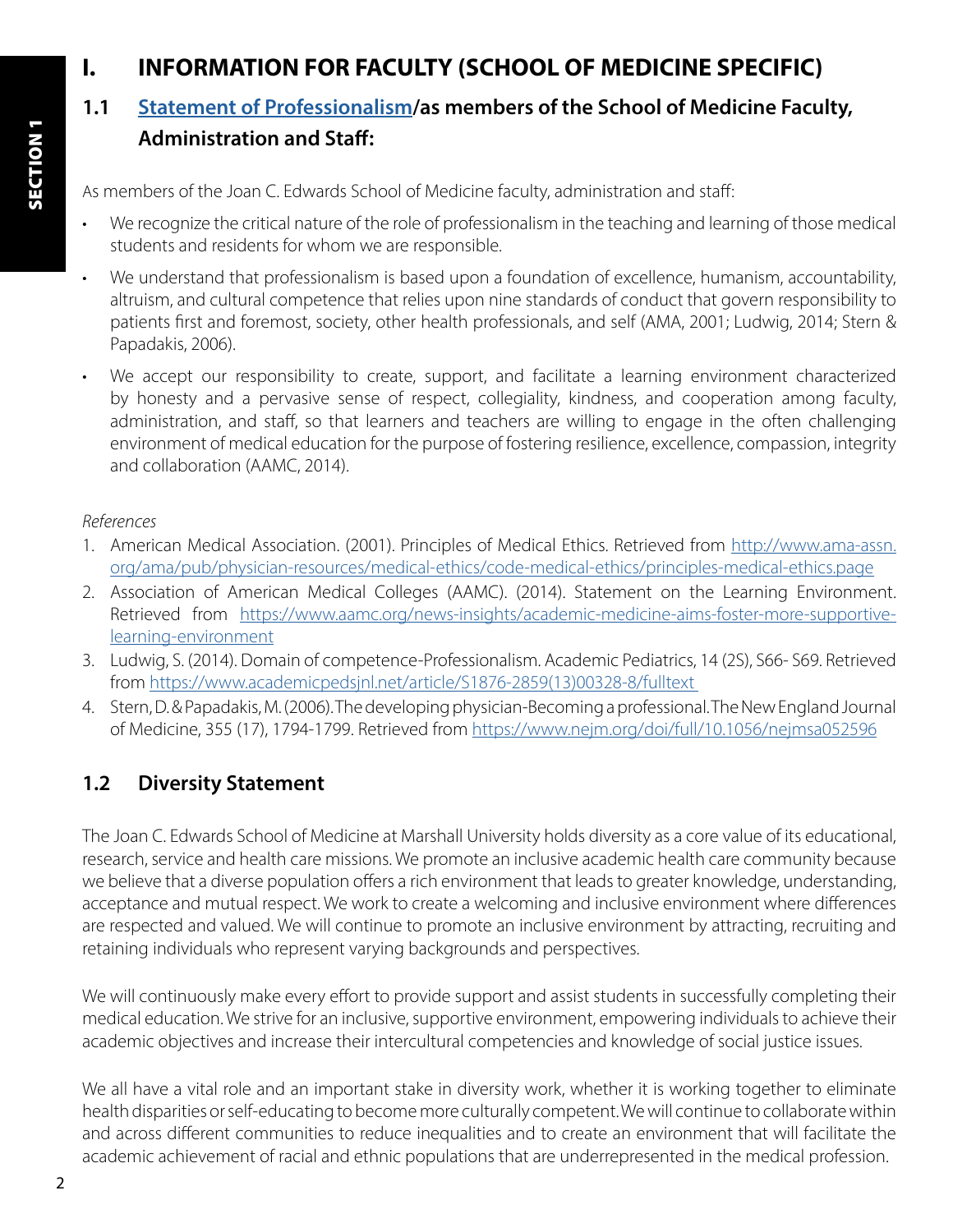# **1.3 Mission Statement**

The Joan C. Edwards School of Medicine at [Marshall University](https://www.marshall.edu/) is a community-based, Veterans Affairs affiliated medical school dedicated to providing high-quality medical education and postgraduate training programs to foster a skilled physician workforce to meet the unique healthcare needs of West Virginia and Central Appalachia. Building upon its medical education foundation, the school seeks to develop centers of excellence in clinical care, including primary care in rural underserved areas, focused and responsive programs of biomedical science graduate study, biomedical and clinical science research, academic scholarship, and public service outreach. The school is committed to fulfilling its mission by creating a diverse and inclusive academic community that is sustained in a collegial and nurturing environment of life-long learning.

# **1.4 Institutional Objectives**

#### **Patient Care**

Students must be able to provide patient care that is compassionate, appropriate, and effective for the treatment of health problems and the promotion of health.

#### **Medical Knowledge**

Students must demonstrate knowledge of established and evolving biomedical, clinical, epidemiological and socialbehavioral sciences, as well as the application of this knowledge to patient care.

#### **Practice-based Learning and Improvement**

Students must demonstrate the ability to investigate and evaluate their care of patients, to appraise and assimilate scientific evidence, and to continuously improve patient care based on constant self-evaluation and life-long learning.

#### **Interpersonal and Communication Skills**

Students must demonstrate interpersonal and communication skills that result in the effective exchange of information and collaboration with patients, their families, and health professionals.

#### **Professionalism**

Students must demonstrate a commitment to carrying out professional responsibilities and an adherence to ethical principles.

#### **Systems-based Practice**

Students must demonstrate an awareness of and responsiveness to the larger context and system of health care, as well as the ability to call effectively on other resources in the system to provide optimal health care.

# **1.5 Notification of Terms & Conditions of Faculty Appointments**

Faculty members are fully informed of the terms and conditions of employment through an offer letter and formal notice of appointment each year.

The offer letter or the notice of appointment should state the following:

- The appointment (to the specified position) is offered in accordance with the provisions of the institutional policy.
- Whether the appointment is tenured, tenure-track, clinical-track or non-tenure-track as defined and the rank (in case of a tenured, clinical-track, term or tenure-track appointment) is a professor, associate professor, assistant professor or instructor, including a clinical-track designation, as appropriate.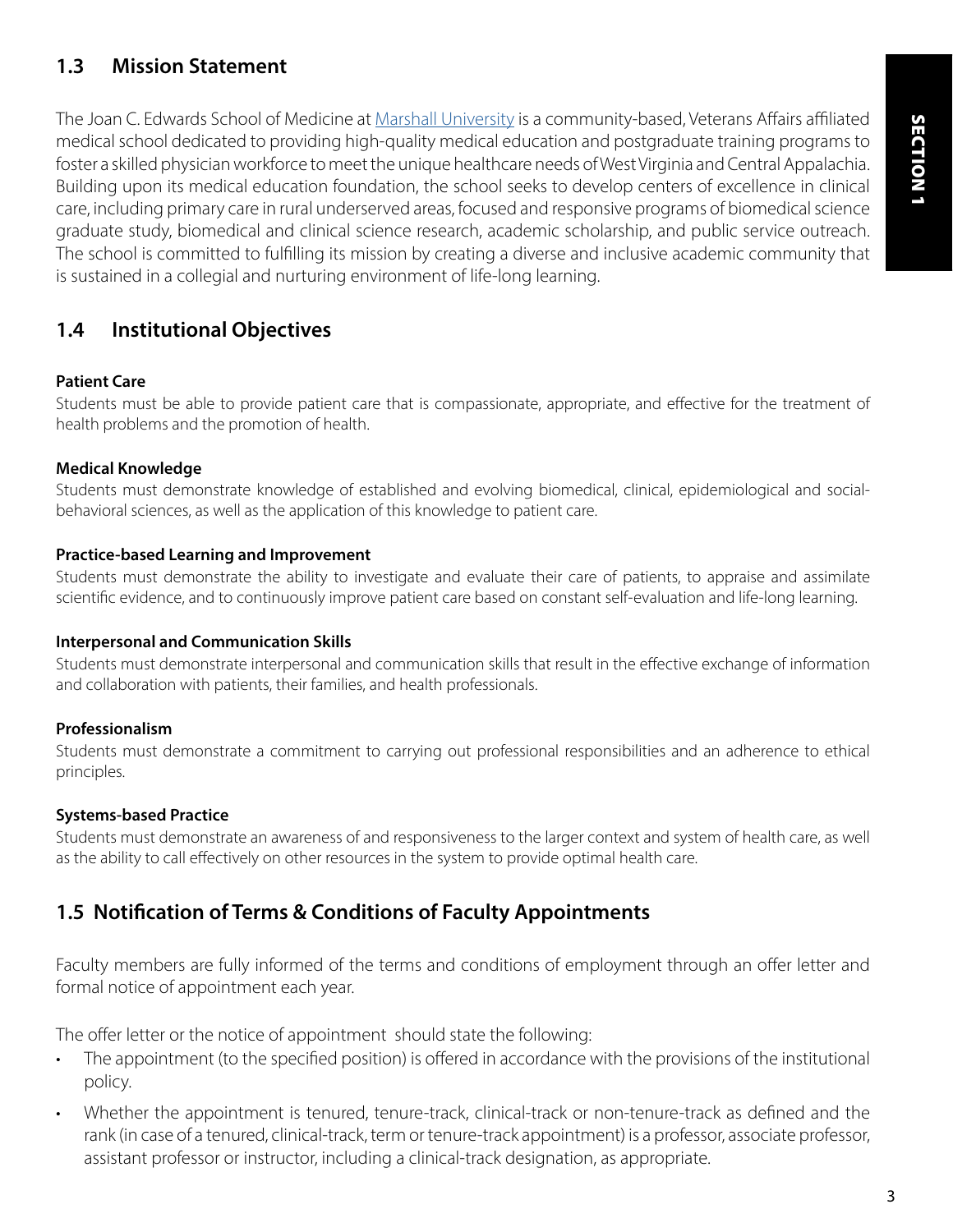- That the appointment is full-time (1.00 FTE) or part-time with the FTE identified.
- That it is a terminal contract (whenever appropriate).
- That it is a joint appointment with another department (whenever appropriate) with the home department specified.
- The beginning and ending dates of the appointment
- For tenure-track appointments, the academic year in which tenure must be awarded (the "critical year") and the total salary for the appointment.
- That, consistent with the provisions of this policy, employment is subject to the fulfillment of the duties and responsibilities of the position.
- Any special conditions included in the appointment are made a part of the contract only if they are signed by the faculty member and the designated representative of the institution.
- That acceptance of the appointment will be specified by the faculty member's signing, dating, and returning a copy of the letter or contract to the designated representative of the institution within a reasonable time, which should be specified.

# **1.6. Types of Faculty Appointment**

It is the policy of the School of Medicine that faculty should have had a faculty appointment at the Marshall University Joan C. Edwards School of Medicine. The School of Medicine applies the same definitions of appointment of faculty as defined by the [Series 9 Rule from the West Virginia Higher Education Policy](https://www.wvhepc.edu/wp-content/uploads/2020/02/133-9final.pdf) [Commission](https://www.wvhepc.edu/wp-content/uploads/2020/02/133-9final.pdf) and the corresponding Marshall University Board of Governors policies.

**Full-Time**: Full-time faculty members are faculty members who devote 100 percent (100%) of their professional time and effort to official programs and approved activities of the Marshall University Joan C. Edwards School of Medicine, who are not residents or fellows in training, and who are designated as 1.00 FTE (Full Time Equivalent).

Adjunct or Part-Time: Adjunct or part-time faculty members are faculty members who devote less than 100 percent (100%) of their professional time and effort to official programs and approved activities of the Marshall University Joan C. Edwards School of Medicine, who are not residents or fellows in training, and who are designated as less than 1.00 FTE.

**Volunteer Faculty**: Volunteer faculty are 0% FTE, non-salaried faculty who participate in the education, training and evaluating of graduate or medical students. This is the title series for community clinicians and scientists who participate in medical student education. Volunteer faculty are not paid aid and usually are not Marshall University or Marshall Health employees. Titles are: clinical instructor/assistant/associate/professor of [department].

**Joint Faculty Appointments**: Joint teaching appointments are possible at Marshall University if there is agreement between departments/divisions in consultation with deans and/or colleges. The faculty member seeking a joint appointment will be administratively housed in a department/division in the home college as reflected in the notice of appointment. *[See MUBOG Policy No. AA-19](https://www.marshall.edu/board/files/Policies/MUBOG%20AA-19%20Joint%20Teaching%20Appointments%20within%20the%20Institution.pdf).* 

**Emeritus Faculty Appointment**: Emeritus appointments are typically considered for faculty members and senior administrators upon retirement. The faculty member or administrator normally must have served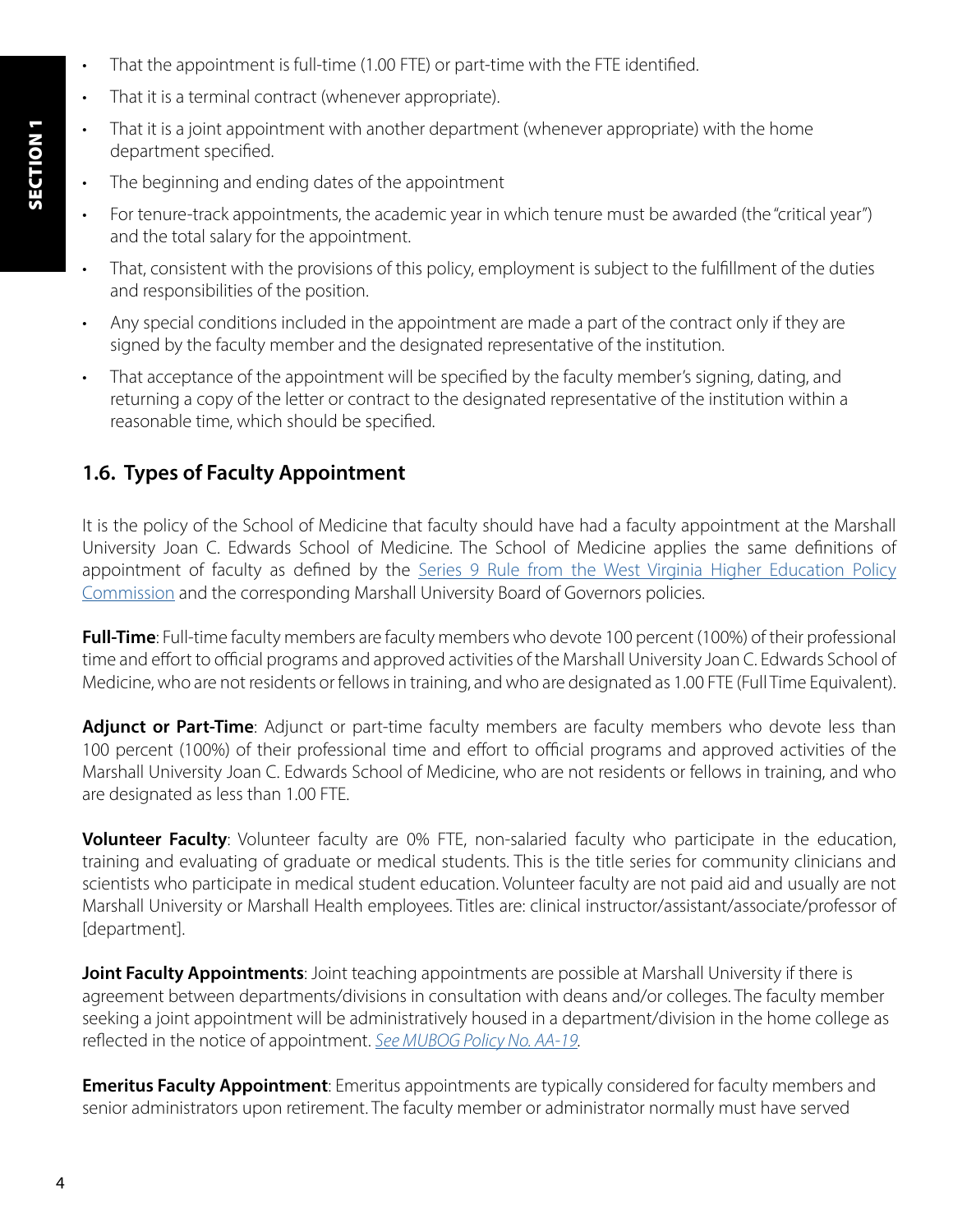the university for at least 10 years. Emeritus faculty members and administrators have library privileges and the same access as other faculty members and administrators to athletic events. They also enjoy privileges designated by their departments and the university. *[See MUBOG Policy No. AA-31](https://www.marshall.edu/board/files/Policies/MUBOG%20AA-31%20Emeritus%20Status%20of%20Retired%20Professionals.pdf).*

# **1.7 Faculty Ranks & Definitions**

Faculty members in all categories have full citizenship in the institution and have the rights and privileges of academic freedom and responsibility. This responsibility includes attendance at and participation in faculty meetings and in other dimensions of the concept of shared governance. They are eligible for appointment to any administrative office if they meet the requirements for the position as stated in the position announcement.

**Tenured Faculty**: Those faculty members who have attained tenure status as determined by the institution. Normally, tenured appointments are full-time (1.00 FTE or the equivalent, as determined by the institution) for the academic year. (See [Series 9 Rule from the West Virginia Higher Education Policy Commission](https://www.wvhepc.edu/wp-content/uploads/2020/02/133-9final.pdf) and [MUBOG](https://www.marshall.edu/board/files/MUBOG-AA-28-Faculty-Tenure-2020-01.pdf) [Policy No. AA-28.](https://www.marshall.edu/board/files/MUBOG-AA-28-Faculty-Tenure-2020-01.pdf))

**Tenure-Track Faculty**: Faculty members who have been appointed on a full-time basis (1.00 FTE or the equivalent, as determined by the institution) and have been designated as being in a tenure-track position. (See [Series 9 Rule from the West Virginia Higher Education Policy Commission](https://www.wvhepc.edu/wp-content/uploads/2020/02/133-9final.pdf).)

**Clinical-Track Faculty**: Faculty members who have not been appointed in a non-tenure-track. Their appointment may be full-time (1.00 FTE or the equivalent, as determined by the institution) or part-time.

**Non-Tenure Track**: Faculty appointments may be used only if one or more of the following conditions prevail, according to [Series 9 Rule from the West Virginia Higher Education Policy Commission](https://www.wvhepc.edu/wp-content/uploads/2020/02/133-9final.pdf):

- 1. The position is funded by a grant, contract, or another source that is not a part of the regular and on-going source of operational funding.
- 2. The appointment is for the temporary replacement of an individual on sabbatical or other leave of absence. Such appointments are outside tenure-track status, are subject to annual renewal, and normally may not exceed three years.
- 3. The appointment is for the purpose of filling an essential teaching post immediately, pending a permanent appointment through a regular search and screening process. Such appointments are outside tenure-track status, are subject to annual renewal, and normally may not exceed three years.
- 4. The appointee is granted a primary appointment as an administrator or to perform other noninstructional duties, with a secondary appointment that is instructional in character. Any faculty rank or teaching would be considered temporary and/or renewable on an annual basis. The appointee must be notified in writing of the status of any faculty rank.

# **1.8 GRADUATE FACULTY MEMBERSHIP**

Graduate faculty membership is required to teach Biomedical Research (BMR) courses and to lead and serve on graduate student committees, per Graduate College policy.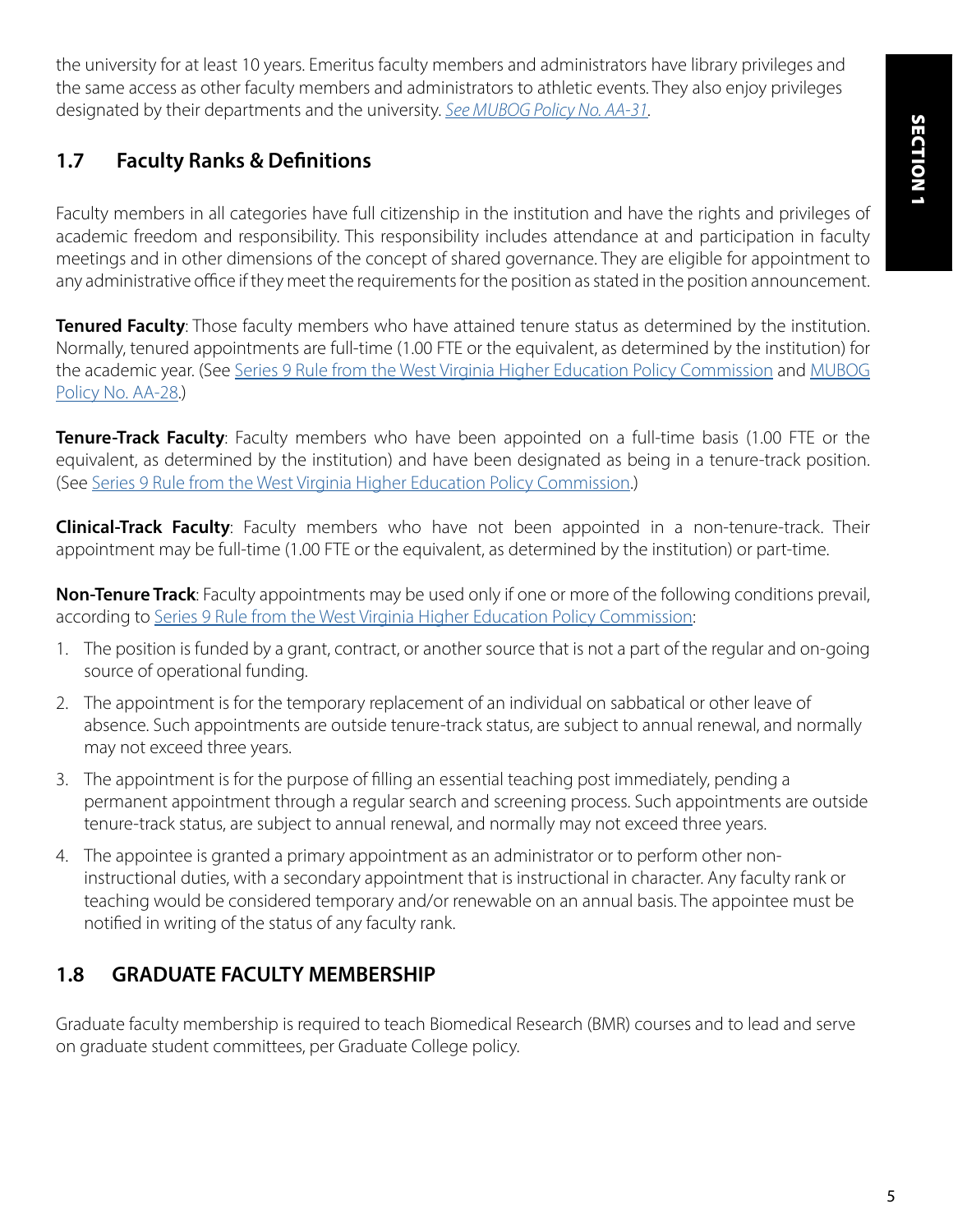There are four levels of membership—Doctoral, Graduate, Associate and Instructor.

- The instructor level is for faculty who teach graduate courses.
- The Associate level is for non-tenure track faculty to serve on BMR master's and doctoral (Ph.D.) student committees.
- The Graduate level is for tenure-track faculty to serve on BMR master's and doctoral (Ph.D.) student committees.
- The Doctoral level is for tenure-track faculty to chair BMR master's and doctoral (Ph.D.) student committees.

The term of appointment for the Doctoral level is three years; the terms for the other levels are two years.

Membership requires evidence of scholarly activity as determined by peer-reviewed publications, extramural grants submitted and/or funded, and presentations at scientific meetings.

Applications may be downloaded from the Marshall University Graduate College website. The BMR Graduate Studies Committee approves all applications for Graduate Faculty membership.

# **1.9 Mid-Tenure Review**

Tenure-track faculty members must undergo a formal mid-tenure review. This should occur 2-3 years after the initial faculty appointment.

The faculty member submits all of the documents normally required for tenure to either the departmental personnel committee or to senior faculty members appointed by the chair. Either group will evaluate the candidate's portfolio and provide feedback in the form of a short bullet-point report highlighting strengths, weaknesses, and recommendations for improvement. This report will become part of the candidate's portfolio for promotion and tenure (The Greenbook, Pre-Tenure Review, SR-08-09-23 FPC).

# **1.10 Policies & Procedures for Changing Faculty Appointment Track**

Faculty may be appointed to the following tracks: clinical (non-tenure or School of Medicine SM), research (probationary/tenure), or education (probationary/tenure).

Clinical track faculty may petition their Department Chair to transfer to a tenure-track research/education appointment. The decision must be based on the achievements of the faculty member and the needs of the department and must meet the requirements set forth by the Personnel Advisory Committee, at any time served in the non-tenure track will need to be reviewed as fulfilling tenure-track requirements. If the Department Chair is in support of the petition, then he/she will petition the Dean of the School of Medicine.

# **1.11 Faculty Promotions & Tenure Regulation**

Promotions are not automatic but are based on merit. In addition to the outlined criteria of performance in teaching, research/scholarly activity and service, contributions to the overall development and reputation of the School of Medicine by intramural and extramural professional activities will be considered.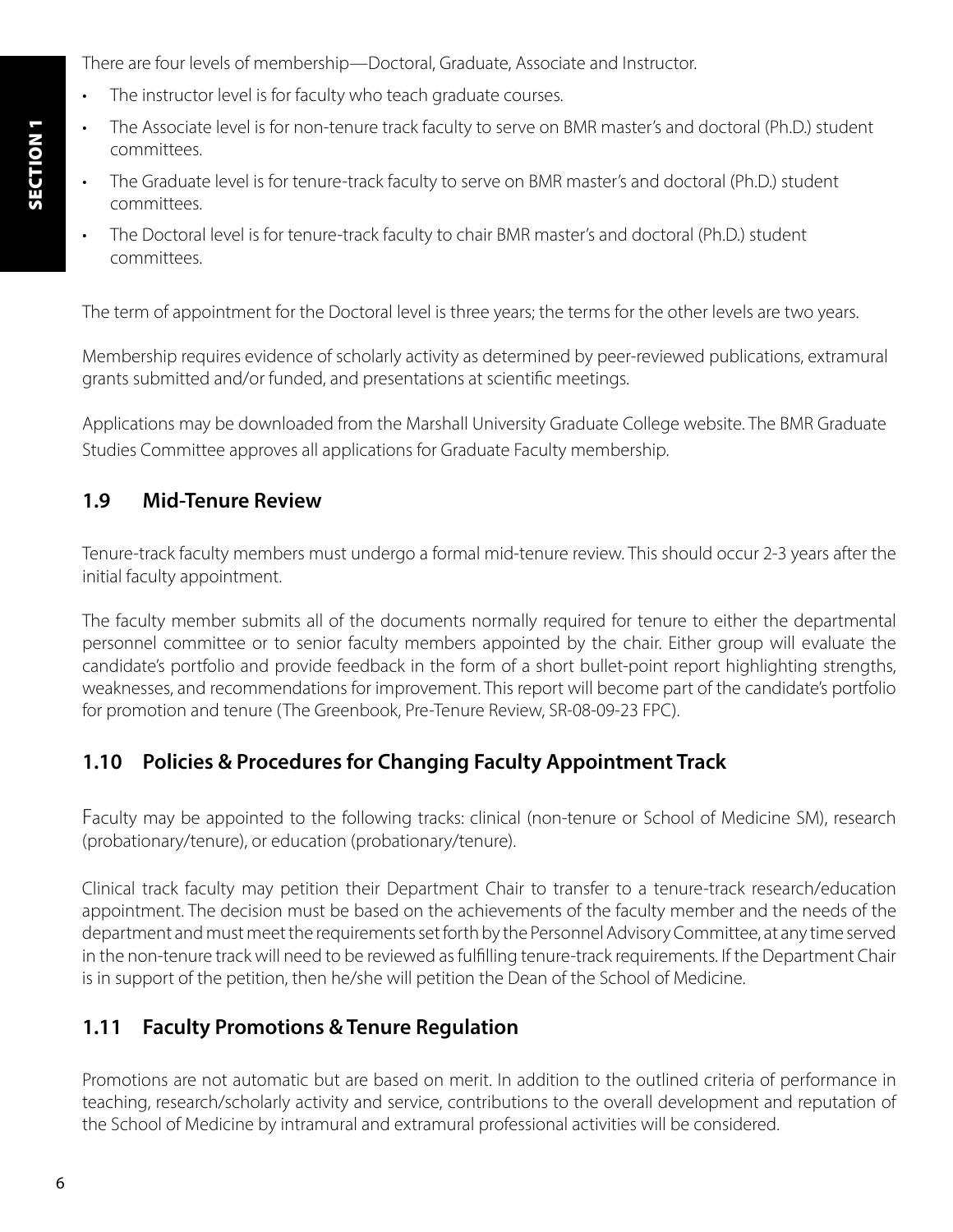#### **For faculty hired before February 21, 2013**:

[Faculty Promotion & Tenure Regulations – School of Medicine](https://jcesom.marshall.edu/media/28777/Faculty-Promotion-Tenure-Regulations-Pre-2-21-2013.pdf)

#### **For faculty hired after February 21, 2013**:

[Faculty Promotion & Tenure Regulations – School of Medicine](https://jcesom.marshall.edu/media/59963/reformatted-faculty-promotion-tenure-regulations-post-2013_sept2021_mf.pdf)

# **1.12 [Annual Evaluation of Faculty](https://jcesom.marshall.edu/media/60359/faculty-annual-evaluation-2022.doc)**

The performance of individual faculty members is evaluated annually throughout their career at the Joan C. Edwards School of Medicine. *(See MUBOG Policy No. AA-22)*

The primary purpose of annual evaluations is to assist individual faculty members in developing their talents and expertise to the maximum extent possible and to promote continuing productivity over the course of their careers, consistent with the role and mission of the School of Medicine.

Written evaluations are required for all full-time and continuing part-time faculty members. These evaluations provide individuals with a written record of past performance, accomplishments, continuing expectations, an ongoing critique of strengths and weaknesses, and documents that support recommendations and decisions concerning reappointment, retention, promotion, and tenure as well as program assignments and performancebased salary. Annual evaluation for all faculty, whether tenure-track, tenured, term, clinical-track, or not eligible for tenure (including faculty with prefixes of "research" or "clinical") will be conducted at the departmental level by the department chair or designee. The annual evaluation also provides the opportunity to develop changes in responsibilities that reflect the strengths of the individual and the needs of the university.

### **1.13 Faculty Compensation & Benefits**

Each department has its own policies on practice earnings, which are shared at the time of hire.

#### **Compensation from Grants**

The School of Medicine encourages its faculty to pursue grants and other external funding. Given the broad scope and nature of faculty appointments, there is no one-size-fits-all approach to grant compensation. Faculty are encouraged to consult their individual notice of appointment or offer letter for specific guidance regarding their eligibility for supplemental compensation from grants.

However, generally, faculty with appointments in the School of Medicine's clinical departments will receive grant-funded compensation as an offset to his/her base state or clinical salary. Faculty in the basic sciences are eligible to receive grant compensation as a supplement to their base salary on dollar for dollar basis up to the AAMC mean for public universities in the Southern region, depending on their academic rank.

Supplemental compensation is available on a \$0.50 per \$1 of grant-funded salary basis above the AAMC mean. Any supplemental compensation is contingent on the faculty member maintain his/her other clinical, teaching and/or administrative duties and is subject to the continuation of grant funding. For complete information regarding supplemental compensation, please consult MUJCESOM "Salary Proposal for Tenure-Track Basic Science Faculty."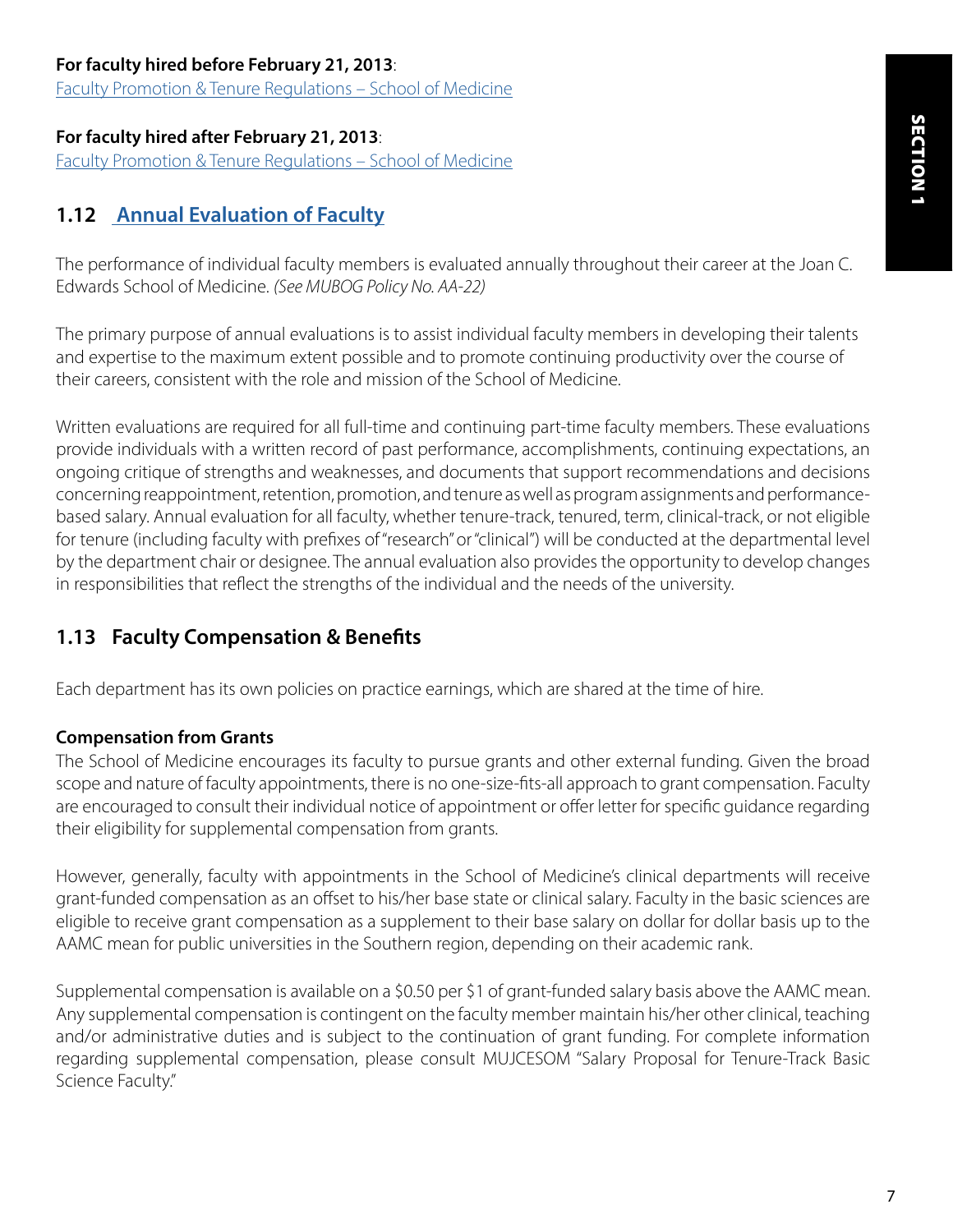# **1.14 Department Chairs Administration Guide**

Department chairs are vital to the advancement of the education, patient care and research missions of a medical school. They oversee a variety of missions and guide recruitment and retention. Their leadership energizes the overall success of each basic science and clinical department.

The chair emerges from the faculty to assume a leadership role in the department. The role of the department chair in academic medicine is multifaceted. It is continually evolving in response to the changing landscape of health care reform, care delivery models, economic constraints, health care and educational innovations, scientific understanding, technology and recommendations for the future and advancement of medical education.

This guide clarifies roles and responsibilities for individuals who hold the administrative appointment of the department chair in the School of Medicine.

#### **Leadership and Institutional Commitment**

- Provide leadership to the department, whose activities and collaborative relationships in the school, medical center, campus and community are integral to its continuing growth and success.
- Promote the vision and mission of the Joan C. Edwards School of Medicine. Promote a culture of academic excellence.
- Support strategic initiatives of the School of Medicine.
- Develop a departmental strategic plan to grow clinical, research, and teaching activities. Achieve national ranking in the U.S. News and World Report medical specialty rankings and other national external measures of reputation and excellence.
- Actively participate in medical school and university committees.
- Promote faculty authorship of articles in peer-reviewed scientific literature.
- Ensure faculty and staff compliance with university and school policies.
- Provide effective leadership and mentoring to faculty members.
- Promote teamwork both within a department and between/among other departments in all aspects of academic and clinical functions.
- Recruit and develop a diverse faculty.
- Develop and implement a policy of annual reviews for all faculty members in accordance with School of Medicine and Marshall University Board of Governors policies.
- School of Medicine Educational and Training Programs
- Actively promote and maintain relationships with other clinical and/or biomedical science departments to foster an integrated teaching program for the School of Medicine.
- Actively promote the participation of department faculty in the teaching of medical students at every level.
- Actively promote the participation of department faculty in curriculum development in both the preclinical and clinical years.
- Ensure that the core clinical rotations in the department are well organized, well taught, and demonstrate a high degree of student satisfaction.
- Ensure that postgraduate training programs (residencies and fellowships) are of the highest quality.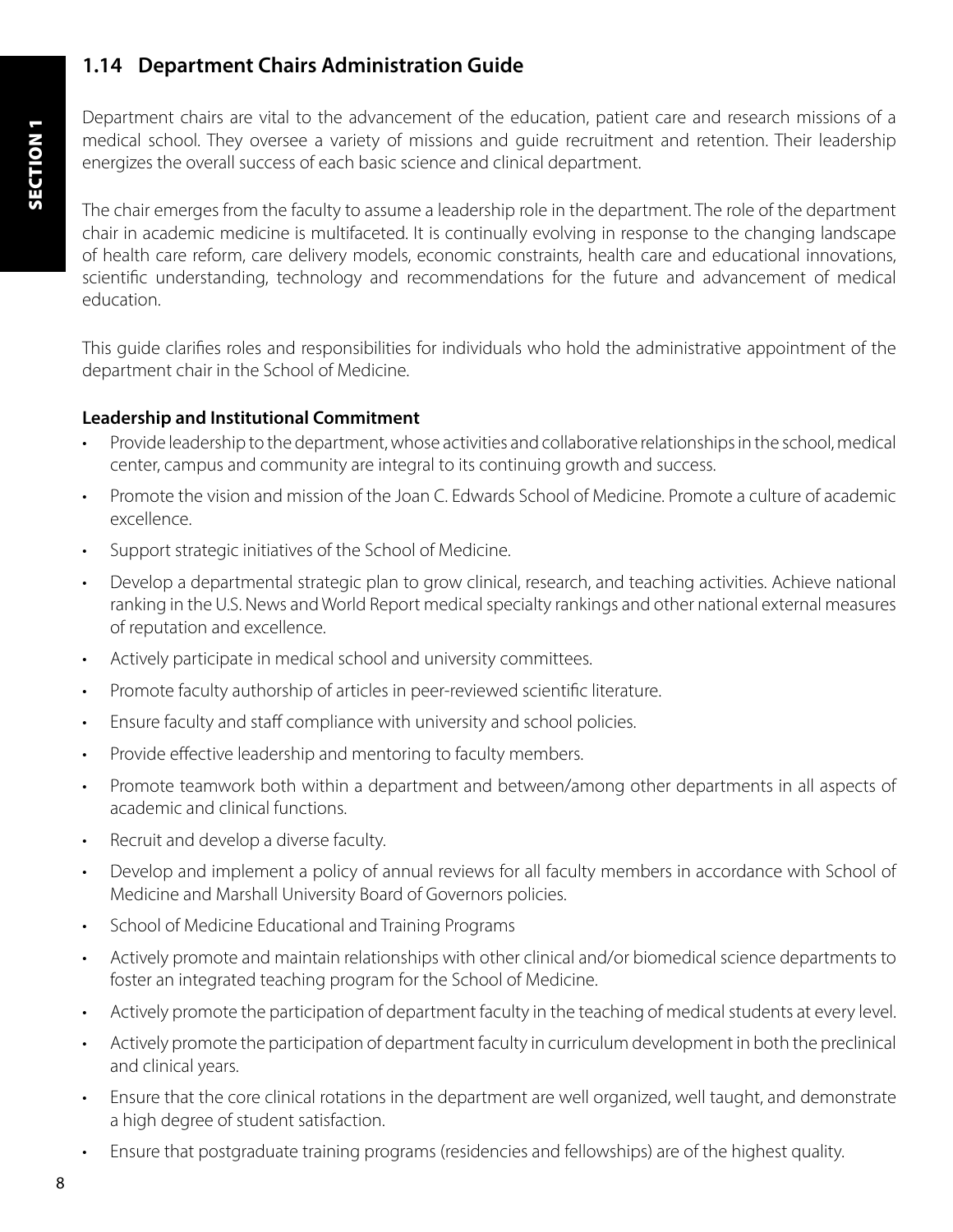• Actively participate and promote the participation of department faculty in professional development and continuing medical education (CME) activities sponsored by the School of Medicine.

#### **Research**

- Promote a departmental culture that values scientific discovery and clinical innovation.
- Develop a strategic plan for research activities within the department and measurable goals.
- Develop a research portfolio that includes both clinical and basic science research activities.
- Support and develop research of appropriate breadth and depth and ensure compliance with all sponsor and federally mandated requirements.

### **Clinical Affairs**

- Promote a culture of clinical excellence in all practice settings.
- Develop and monitor standards for clinical outcomes and patient safety.
- Provide leadership for clinical risk management activities within the department.

### **Recruitment**

- Strategically recruit faculty to support the teaching, clinical and research missions of the department.
- Ensure that all faculty personnel decisions must be by University and School of Medicine policies.
- Work closely with the Office of Finance and Administration on personnel decisions. Work closely with the associate dean for faculty advancement on faculty promotion and participation in faculty governance.

# **II. FACULTY POLICIES REGARDING STUDENTS**

- **2.1 [Institutional Standards of Behavior in a Learning Environment](https://jcesom.marshall.edu/media/58961/institutional-standards-of-behavior-in-a-learning-environment.pdf)**
- **2.2 [School of Medicine Conflict of Interest Policy](https://jcesom.marshall.edu/media/21873/Conflict-of-Interest-Policy.pdf)**
- **2.3 [Nepotism Policy](https://jcesom.marshall.edu/media/21870/Nepotism-Policy.pdf)**

# **2.4 [Provision of Healthcare Services to Students Policy](https://jcesom.marshall.edu/media/57089/provision-of-healthcare-services-to-students.pdf)**

### **Introduction**

It is the policy of the Joan C. Edwards School of Medicine based upon the recommendations of the Liaison Committee on Medical Education (LCME) that all health care providers of any enrolled medical student have no involvement in the academic assessment of or in decisions about promotion of the student.

### **Definitions**

From the LCME Structures and Functions of a Medical School, the following standard has been provided:

*Standard 12: Medical Student Health Services, Personal Counseling, and Financial Aid Services: A medical school provides effective student services to all medical students to assist them in achieving the program's goals for its students. All medical students have the same rights and receive comparable services.*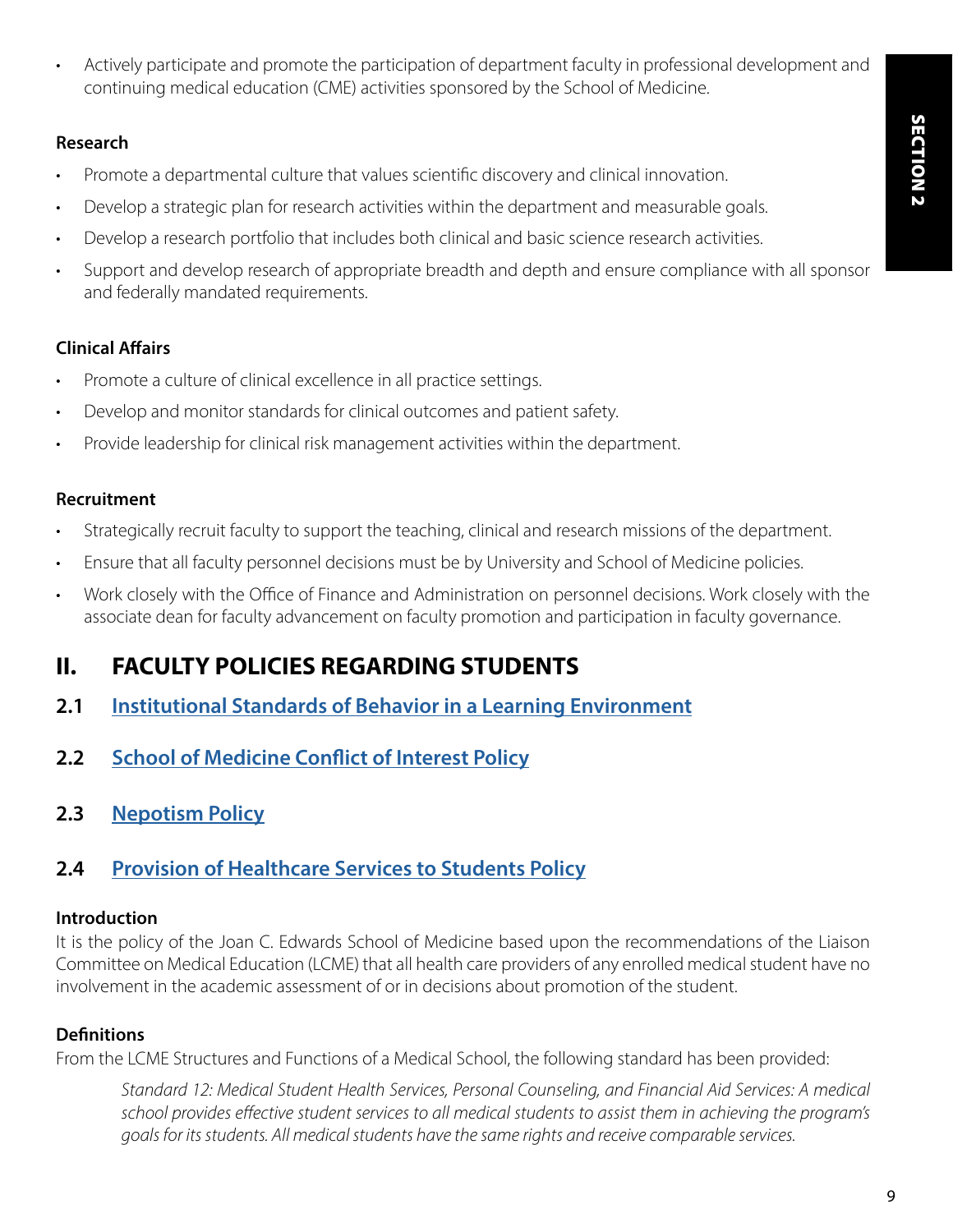*Element 12.5 Non-Involvement of providers of student health services in student assessment/location of student health records: The health professionals who provide health services, including psychiatric/ psychological/counseling services to a medical student have no involvement in the academic assessment or promotion of the medical student receiving those services. A medical school ensures that medical student health records are maintained in accordance with legal requirements for security, privacy, confidentiality, and accessibility.*

For the purpose of the policy, health care services is defined as any medical, psychiatric, psychological or counseling services.

#### **Procedure**

- 1. Medical students have the option to seek health care services of their choice.
- 2. In the event a medical student wishes to establish a medical professional relationship with a Marshall Health physician, the student must disclose that they are a medical student. The health care relationship will be a mutual agreement that the physician will not be involved in academic assessments or promotions of the patient. All third- and fourth-year student evaluations will include an attestation that "No person contributing to this evaluation has or had a provider relationship with the student."
- 3. For mental health services, the sensitivity of the relationship is understood, and non- faculty, non-Marshall Health providers are sought. Students can be referred to a local psychiatric service provided by a professional not associated with the medical school. For counseling services, the School of Medicine provides 10 sessions annually for each medical student through the Cabell Huntington Hospital Counseling Center.
- 4. The Office of Student Affairs is available to assist any student in locating providers.

## **2.6 Faculty Supervision of Medical Students**

As a Standard for accreditation, the Liaison Committee for Medical Education (LCME) requires that a medical school ensure that supervision of medical student learning experiences is provided through required clerkships by members of the school's faculty (LCME Standard 9.2). Therefore, it is critical that all persons providing supervision of medical student learning experiences for required clerkships be appointed as a faculty member.

#### **Policy Statement**

The Marshall University Joan C. Edwards School of Medicine is committed to ensuring that all individuals who teach and evaluate medical students during a required educational experience hold a faculty appointment

#### **Purpose for Policy**

This policy ensures that teaching, supervising, and assessing medical students must be must be provided by medical school faculty and delineates a process for identifying and appointing to the faculty all individuals who are teaching and evaluating medical students during required educational experiences.

#### **Policy/Procedures**

Scope: This policy will apply to all individuals who teach and evaluate medical students while they are participating in mandatory educational experiences.

#### **Responsibilities/Requirements**

All persons who both teach and evaluate undergraduate medical students (hereafter referred to as "instructors") in a required portion of the curriculum must have a Marshall University JCESOM faculty appointment. To that end, the Office of Faculty Advancement, in collaboration with the Office of Medical Education, will conduct an audit of teaching faculty at each educational site. This audit will be conducted no less frequently than twice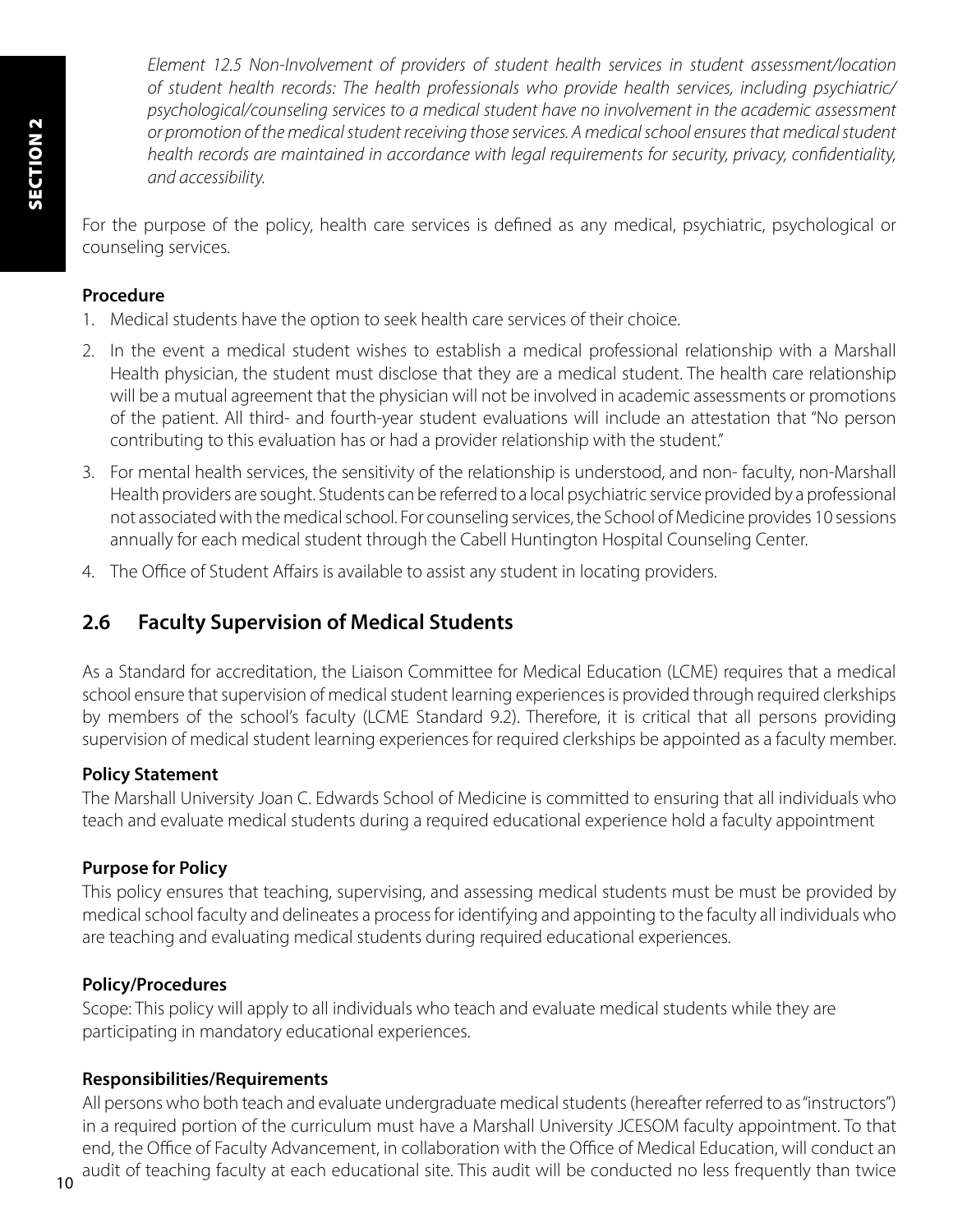each year. Audits will be initiated on August 1 and February 1 of each year using the following process:

- The Office of Faculty Advancement will send a request to all course (block) and clerkship directors and their administrative assistants, for a list of all instructors at all sites in that course or clerkship.
- The course/clerkship director will return a list of their instructors to the Office of Faculty Advancement within two weeks
- The Office of Faculty Advancement will verify that each instructor has a faculty appointment. If an instructor is identified who does not have a JCESOM faculty appointment, the course/clerkship director will be notified and instructions for submitting a faculty appointment application will be provided to the course/clerkship director and their relevant department chair.
- If an application for a faculty appointment is not submitted within two weeks, the Office of Faculty Advancement will notify the course/clerkship director, the Department Chair, Associate Dean for Preclinical Education, Director for Clinical Education and Vice Dean for Medical Education. The course/clerkship director shall notify the instructor that they no longer can teach or evaluate JCESOM students until the requirement is met. They are required to reassign students as necessary.
- The Office of Faculty Advancement will continue to provide updates on the application status instructors without faculty appointments to the course/clerkship directors and departmental faculty affairs administrators every two weeks until all have obtained appointments. The course director and department chair will be notified of any instructor whose appointment is not complete within 60 days of initial notification. Such instructors will be dropped from the course/clerkship instructor roster until they receive a faculty appointment.

#### **Forms**

Each academic department maintains the information necessary for obtaining a faculty appointment. Course and clerkship directors will work with their respective department to submit the application.

#### **Follow up**

Audits will be performed annually. Notification will be provided to the Director for Clinical Education, Associate Dean for Preclinical Education, Associate Dean for Faculty Advancement, Vice Dean Office of Medical Education, Chairs, Clerkship and Course Directors.

#### **Definitions**

- A. Faculty refers to all physicians and other health care providers who are teaching and evaluating medical students and/or residents.
- B. Institution refers to clinical training sites which are identified by the Dean of the School of Medicine as being a primary training site for medical students.
- C. Rotation refers to all mandatory

*This policy was approved by the School of Medicine Faculty Council Nov. 28, 2018*

# **III. KEY MARSHALL UNIVERSITY GUIDELINES, POLICIES AND PROCEDURES**

### **3.1 [Statement of Professional Ethics for All Employees](https://www.marshall.edu/senate/EOY_BOOKS/Ethics%2001-02.htm)**

The faculty, staff and administrators of Marshall University share a commitment to professional ethics as an obligation to our students, to the citizens of the state of West Virginia, and to each other as colleagues. To this end, we endorse the "Statement on Professional Ethics" of the American Association of University Professors, the "Ethical Practices for College Presidents" statement of the American Association of State Colleges and 11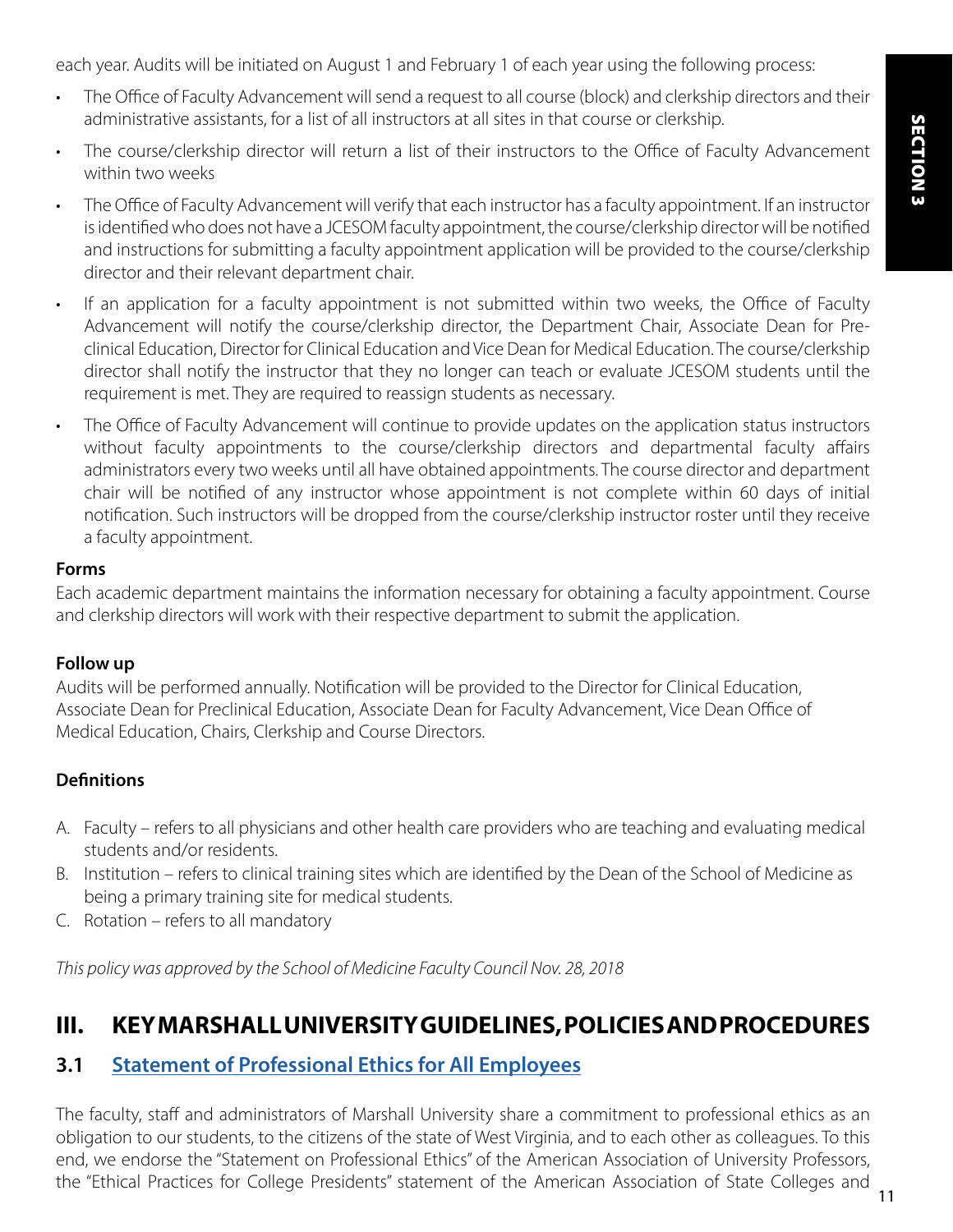Boards of Universities and Colleges, and the "Ethics Act" of the West Virginia Ethics Commission. All of these documents may be found online at [www.marshall.edu](https://www.marshall.edu/).

All employees of the university should strive to adhere to the following guiding principles derived from the above documents. This is not intended as a complete listing of standards included in those documents.

- Honesty and trustworthiness in all professional dealings with others.
- Fairness and equity require that one does not discriminate or harass others.
- Respect for the opinions, needs, goals, and responsibilities of others.
- Full and open communication between and among colleagues, students, staff, and administrators.
- Impartiality in all professional decision making.
- Keeping primary the interests of both students and the institution.
- Acceptance and fulfillment of responsibility in the shared governance of the university.
- Integrity in all interactions with others.
- Confidentiality of information where appropriate.
- Adherence to the ethical standards of one's discipline or field.

All employees are dutybound to maintain these ethical standards as well as to call attention to situations where these standards may have been violated. In such cases, existing grievance procedures should be pursued. These include: [W. Va. Code § 29-6A- 1](https://www.wvlegislature.gov/wvcode/code.cfm?chap=29&art=6)

# **3.2 [Misconduct in Research: Statement of Integrity in Scientific Research](https://www.marshall.edu/murc/files/MURC_Misconduct-in-Research-Policy2_Revised-2017.pdf)**

# **3.3 [Faculty Dismissal](https://www.wvhepc.edu/wp-content/uploads/2020/02/133-9final.pdf)**

As per West Virginia Higher Education Policy Commission Rules, (relevant sections 1,9.1, 10.4,12) Series 9 ground rules for any university policy dealing with hiring, development and review, and dismissing faculty—under normal (tenure) review procedures or 'for cause' (see section 12.2).

The dismissal of a faculty member shall be effected only pursuant to the procedures provided in these policies and only for one or more of the following causes:

12.1.1. Demonstrated incompetence or dishonesty in the performance of professional duties, including but not limited to academic misconduct.

12.1.2. Conduct which directly and substantially impairs the individual's fulfillment of institutional responsibilities, including but not limited to verified instances of sexual harassment, or of racial, genderrelated, or other discriminatory practices.

12.1.3. Insubordination by refusal to abide by legitimate reasonable directions of administrators.

12.1.4. Physical or mental disability for which no reasonable accommodation can be made, and which makes the faculty member unable, within a reasonable degree of medical certainty and by reasonably determined medical opinion, to perform assigned duties.

12.1.5. Substantial and manifest neglect of duty.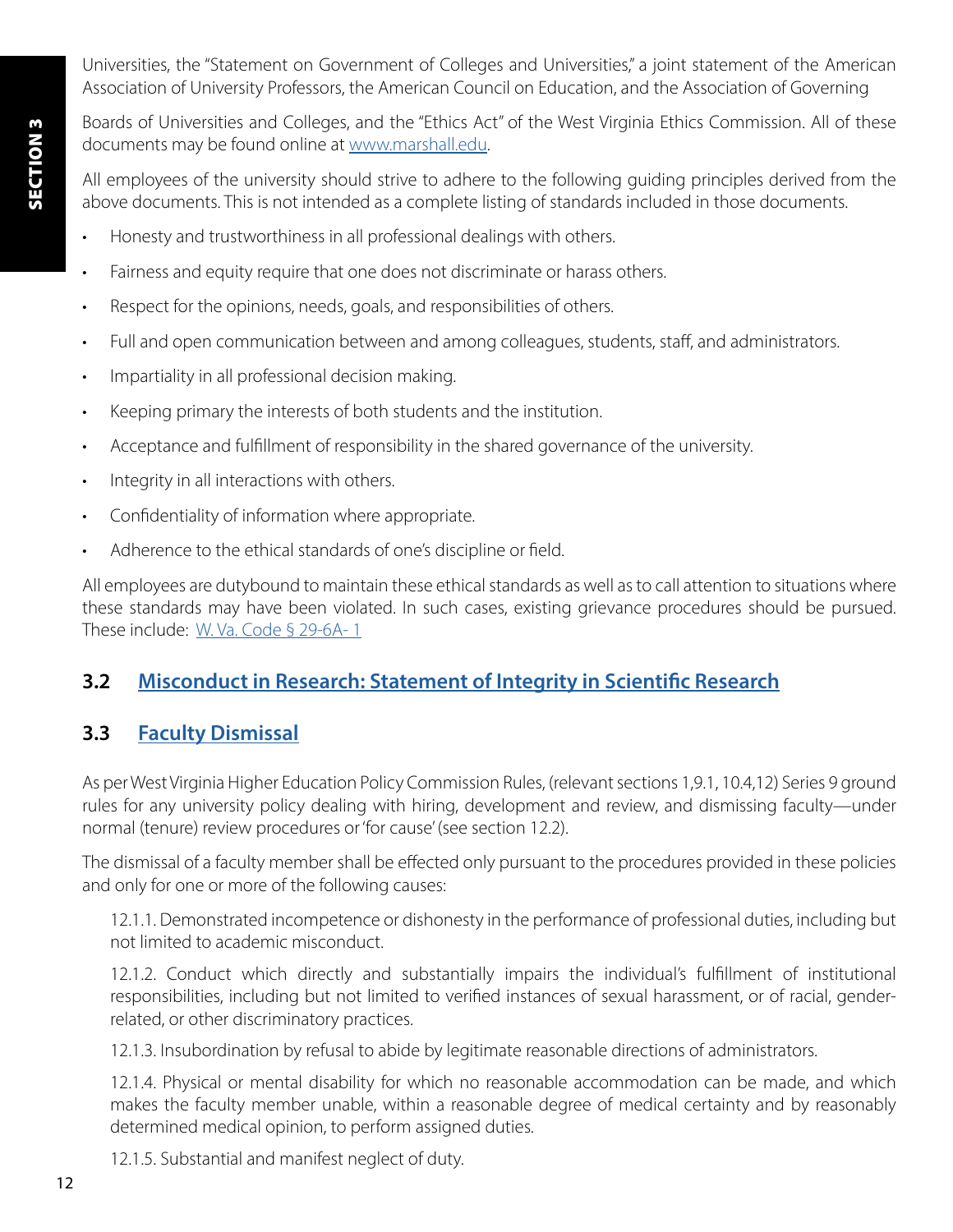12.1.6. Failure to return at the end of a leave of absence.

Notice of Dismissal for Cause: The institution shall initiate proceedings by giving the faculty member a written dismissal notice by certified mail, return receipt requested, which dismissal notice shall contain:

12.2.1. Full and complete statements of the charge or charges relied upon.

12.2.2. A description of the appeal process available to the faculty member.

12.3. Prior to giving the faculty member a written dismissal notice, the institution shall notify the faculty member of the intent to give the written dismissal notice, the reasons for the dismissal, and the effective date of the dismissal. The faculty member shall have an opportunity to meet with the institutional designee prior to the effective date to refute the charges.

12.4. Faculty who refuse to sign or execute an offered annual contract or notice of appointment or reappointment by the date indicated by the institution for its execution, or who fail to undertake the duties under such document at a reasonable time, shall be deemed to have abandoned their employment with the institution and any rights to tenure or future appointment. Faculty objecting to terms of such document do not waive their objections to such terms by signing or executing the document.

### **3.4 Faculty Grievance Policies & Procedures**

A faculty member wishing to grieve or appeal any action of the institution or Governing Board may utilize the procedures set out in WV State Code §29-6C.This statute is the only authorized grievance process. The West Virginia Public Employees Grievance Board administers statutory grievances. The grievance board can be accessed at [https://pegb.wv.gov/Pages/default.aspx.](https://pegb.wv.gov/Pages/default.aspx) This website contains links to the relevant state code chapter as well as the procedural rule governing operations of the grievance board. Click "Statutes, Procedural Rules, and Executive Orders." Material in quotes and in italic type in this article are from West Virginia State Code Section 6C-2.

Grievance "means a claim by an employee alleging a violation, a misapplication, or misinterpretation of the statutes, policies, rules, or written agreements applicable to the employee…." Additional language on what is an appropriate subject for a grievance appears in the statute.

- A grievance may not be brought for a pension, retirement or public employees' insurance matter.
- A grievance must be filed timely.
- A grievance may be brought "within 15 days following the occurrence of the event upon which the grievance is based, or within 15 days of the date upon which the event became known to the employee, or within 15 days of the most recent occurrence of a continuing practice giving rise to a grievance." References to days in the statute refer to working days.

Every step in the statutory grievance process is controlled by a timeline. It is important for the parties to stay on the timeline in the administration of the grievance. The timelines for the steps in the grievance process are set forth in Section 6C-2-4 of the statute. A grievance must be filed on a standard form available on the Public Employees Grievance Board website. Click "Forms for Grievance Process." From the page that opens, click the top form, "Grievance Form." The original copy of the grievance properly completed and signed is submitted to the president of Marshall University.

A copy of the grievance must be submitted at the same time to the Public Employees Grievance Board. The address for the board appears on the form. An individual may designate an individual to represent him/her in the grievance process, or he/she may file a grievance without designating a representative.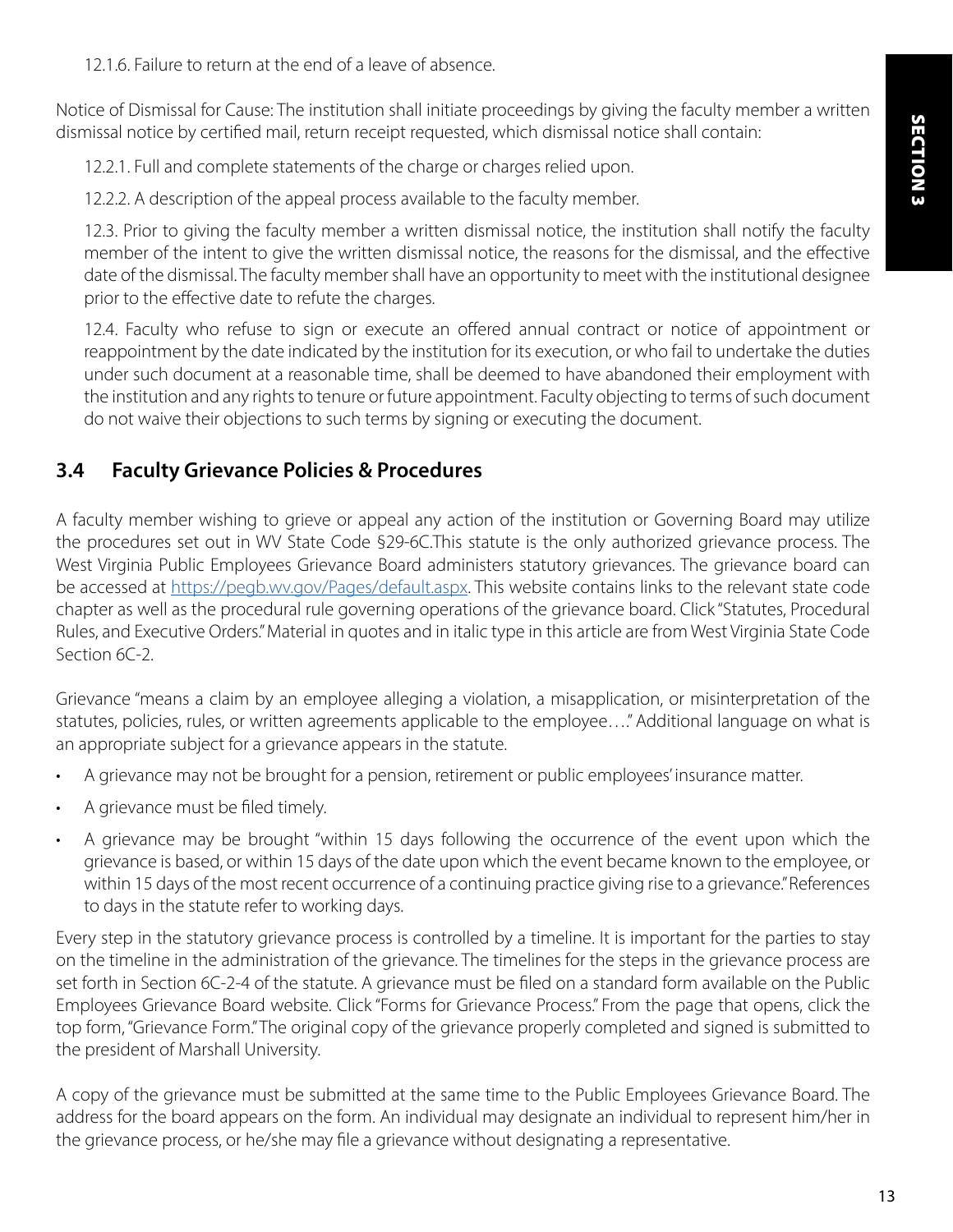The grievance process covers three levels as necessary: Level One, Level Two and Level Three. Level One is provided at Marshall University. Level Two and/or Level Three, if necessary, are provided at the Public Employees Grievance Board at 808 Greenbrier Street, Charleston, West Virginia 25311.

### **Level One**

At Level One, the grievant may select either a conference or a hearing. See the "Level One" block in the lower left-hand corner of the grievance form. The conference or hearing is provided by a designee of the president. The conference is an informal proceeding in which the grievant confers with the designated facilitator and a representative from the college or department from which the grievant seeks relief. Marshall University is officially the respondent at Level One, but the college or departmental representative may also be referred to as the respondent. The facilitator seeks to find a solution to the grievance which will be acceptable to the grievant and to the respondent. He/she writes a recommendation in the matter to the president within the timeline provided in the statute. The president may adopt the recommendation. A letter announcing the decision at Level One is sent by the president's office to the grievant and the college or department representative. A hearing at Level One is a more formal proceeding. The president's designee serves as a hearing examiner. The parties are sworn. Materials introduced as exhibits are numbered. The hearing is recorded. If the grievance is appealed to Level Two, a transcript of the hearing is produced and copies sent to the Public Employees Grievance Board, the grievant, and the college or department representative.

### **Level Two**

If a grievant is not satisfied with the decision at Level One, he/she may appeal to Level Two within ten working days of receiving the decision at Level One. Level Two is provided at the Public Employees Grievance Board in Charleston and consists of one of three facilitative processes: mediation, private mediation, or private arbitration. The parties must agree to one type of process at Level Two. Costs are shared by the parties for private mediation or private arbitration. mediation and private mediation potentially end in an agreement that is acceptable to both the grievant and the respondent University. Private arbitration ends in an arbitration decision. Agreements and arbitration decisions are binding on the parties.

### **Level Three**

If the grievant is not satisfied with the results from Level Two, he/she may appeal the grievance to Level Three within ten working days of receiving the decision at Level Two. Level Three is a hearing conducted by an administrative law judge employed by the Public Employees Grievance Board. Level Three hearings are held at the board's offices in Charleston. Again, as with the Level One hearing, witnesses are sworn, materials introduced as exhibits are marked, and the hearing is recorded. There are time limits for each step of the statutory grievance process including appeals to Level Two or Level Three. There are also time limits for the facilitator/arbitrator and/or administrative law judge to report their recommendations/decisions, etc. Those time limits are discussed in Section 6C-2-5 of the statute.

[Marshall University Human Resource Services](https://www.marshall.edu/human-resources/) and the Office of Equity Programs jointly support the statutory grievance process. Representatives of those offices, located in 207 Old Main, can provide copies of the statute and the grievance form. While they can answer questions about the grievance process, they cannot provide advice about whether or not to file a statutory grievance or what are believed to be the prospects for success for the grievant. It is the philosophy of Human Resource Services and Equity Programs to seek to resolve any issue, including those that might result in a grievance, in a fair and rapid manner at the most informal level possible. If a potential grievant seeks assistance from Human Resource Services or Equity Programs to resolve his/her issue prior to the submission of a statutory grievance, those two offices will seek to facilitate an acceptable resolution of the issue; however, once a statutory grievance is actually filed, informal efforts by Human Resource Services and/or Equity Programs must cease, and the grievance process must be provided in a manner exactly consistent with the provisions of the statute. Human Resource Services can be reached at 304-696-6455 or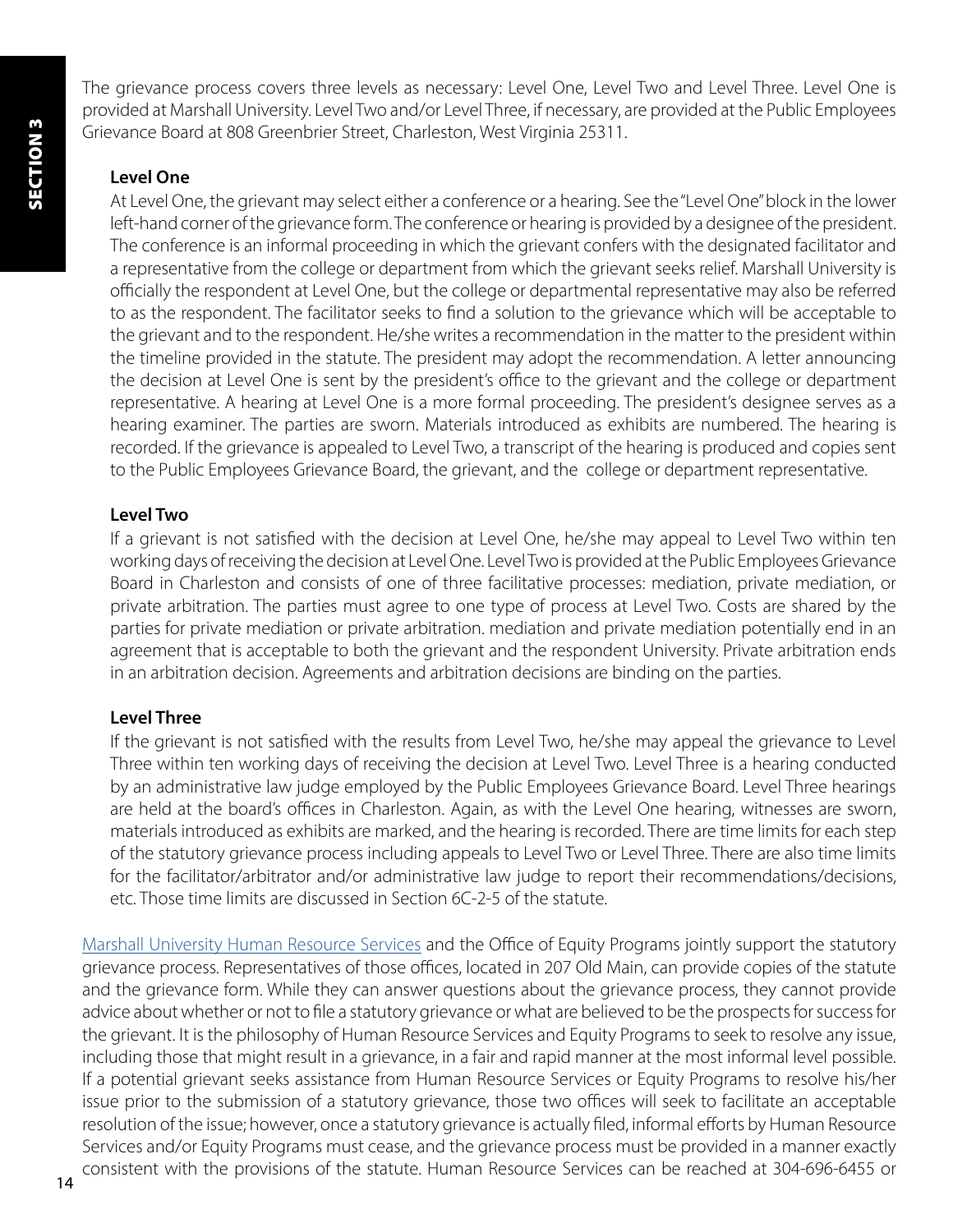human- resources@marshall.edu. The Office of Equity Programs may be reached at 304-696-2597. This section is meant to provide basic information about the statutory grievance process available to faculty members. It is not a statement of law and does not substitute for any statute, procedural rule, form, or other information provided by the Public Employees Grievance Board. In any case of differences between descriptions of the process provided herein and the statute and/or procedural rule, the statute and/or procedural rule will prevail.

# **3.5 [West Virginia Higher Education Policy Commission](https://www.wvhepc.edu/)**

### **Resources**

[Appendix C \(for faculty hired after 2/21/2013\)](https://jcesom.marshall.edu/media/59963/reformatted-faculty-promotion-tenure-regulations-post-2013_sept2021_mf.pdf) [Appendix C \(for faculty hired before 2/21/2013\)](http://jcesom.marshall.edu/media/28777/Faculty-Promotion-Tenure-Regulations-Pre-2-21-2013.pdf)

- [CV Builder](https://jcesom.marshall.edu/faculty-staff/faculty-advancement/faculty-development-programs/cv-portfolio/)
- [Scholarly Activity](https://somwebapps.marshall.edu/scholact/)
- [Faculty Effort Report](https://somwebapps.marshall.edu/FacultyEffort/)
	- [Semester Hour Equivalent Calculation Details](https://jcesom.marshall.edu/login-and-error-pages/login/?returnurl=%2fmedia%2f56597%2fsemester-hour-equivalent-calculation-details.pdf)

[External Affairs Editorial Guidelines](https://jcesom.marshall.edu/media/60440/2022_editorial-guidelines.pdf)

[Faculty Collaborative Guide](https://jcesom.marshall.edu/media/56398/som-faculty-collaborationguide.pdf)

[Faculty Handbook: Students with Disabilities](https://www.marshall.edu/academic-affairs/files/Faculty_Handbook_Students_with_Disabilities-UPDATED.pdf) 

Faculty Development Programs:

- [Academic Citizens Excellence](https://jcesom.marshall.edu/faculty-staff/faculty-advancement/faculty-development-programs/academic-citizenship-excellence-ace/)
- [Advancing Scholarly Productivity in Research & Education](https://jcesom.marshall.edu/faculty-staff/faculty-advancement/faculty-development-programs/aspire-program/)
- [Continuing Medical Education](https://jcesom.marshall.edu/continuing-medical-education/)
- [Marshall University Research Corporation \(MURC\)](https://www.marshall.edu/murc/)
- [Promoting Academic Community of Excellence](https://jcesom.marshall.edu/faculty-staff/faculty-advancement/faculty-development-programs/promoting-academic-community-of-excellence-pace/)
- [Personal and Institutional Enhancement Seminars](https://jcesom.marshall.edu/faculty-staff/faculty-advancement/faculty-development-programs/personal-and-institutional-enhancement-seminar-pies/)
- [Podcast Marshall Medical Faculty Podcast Central](https://mujcesomfacultypodcastcentral.podbean.com/)
- [Office of Research and Graduate Education](https://jcesom.marshall.edu/research/office-of-research-and-graduate-education/)
- • [Teaching for Quality Improvement and Patient Safety Program](https://jcesom.marshall.edu/faculty-staff/faculty-advancement/faculty-development-programs/teaching-for-quality-improvement-and-patient-safety-te4q-program/)
- • [Women in Medicine and Science](https://jcesom.marshall.edu/faculty-staff/faculty-advancement/faculty-development-programs/women-in-medicine-science/)
- • [Wellness and Well-Being Faculty Mentoring](https://jcesom.marshall.edu/faculty-staff/faculty-advancement/faculty-wellness-program-inspire-wellness/)

[Faculty Mentoring](https://jcesom.marshall.edu/faculty-staff/faculty-advancement/faculty-mentoring/) - If you would like to become or need a mentor, please send your request with CV [here.](mailto:facultymentoring%40marshall.edu?subject=)

[FAQ for Faculty - How do I get promoted?](https://jcesom.marshall.edu/media/57193/pt-faculty-faq.pdf)

[FAQ for Chairs - How do I promote my faculty?](https://jcesom.marshall.edu/media/57192/pt-chair-faq.pdf)

[Faculty Annual Evaluation Form](https://jcesom.marshall.edu/media/56638/faculty-annual-evaluation.doc)

[Mid-Tenure Review](https://jcesom.marshall.edu/media/57085/mid-tenure-review.docx)

[Mid-Tenure Review for Association Professor - Educator](https://jcesom.marshall.edu/media/57086/mid-tenure-review-associate-professor-educator.docx)

[Mid-Tenure Review for Associate Professor - Research](https://jcesom.marshall.edu/media/57087/mid-tenure-review-associate-professor-research.docx)

[Nurse/Staff Evaluation of Faculty](https://jcesom.marshall.edu/media/57088/nurse-staff-evaluation.docx)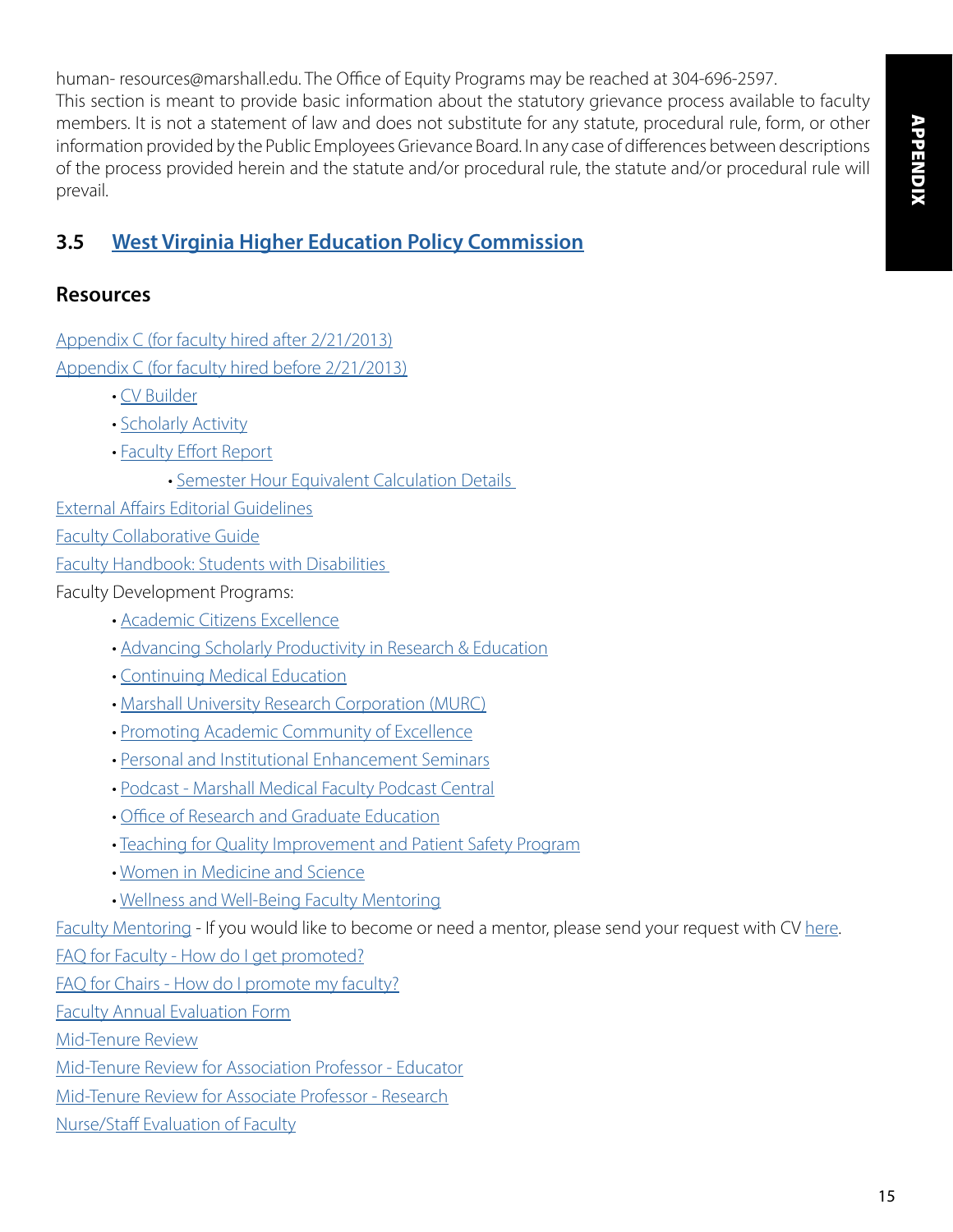# **Marshall University Biomedical Research Program Graduate Faculty Membership Guidelines – Updated 12/4/18**

| <b>DOCTORAL</b>                                                                                                                                                                                                                                                                                                                                    | <b>GRADUATE</b>                                                                                                                                                                                                                                                                                                                                                    | <b>ASSOCIATE</b>                                                                                                                                                                                                                                                                                                                                                                                                        | <b>INSTRUCTOR</b>                                                                                                                                                                                              |
|----------------------------------------------------------------------------------------------------------------------------------------------------------------------------------------------------------------------------------------------------------------------------------------------------------------------------------------------------|--------------------------------------------------------------------------------------------------------------------------------------------------------------------------------------------------------------------------------------------------------------------------------------------------------------------------------------------------------------------|-------------------------------------------------------------------------------------------------------------------------------------------------------------------------------------------------------------------------------------------------------------------------------------------------------------------------------------------------------------------------------------------------------------------------|----------------------------------------------------------------------------------------------------------------------------------------------------------------------------------------------------------------|
| <b>Function:</b><br>To serve as chairperson<br>on BMR student com-<br>mittees and all other<br>graduate functions                                                                                                                                                                                                                                  | <b>Function:</b><br>To participate as a mem-<br>ber on BMR student<br>committees and all oth-<br>er graduate functions                                                                                                                                                                                                                                             | <b>Function:</b><br>Off-campus faculty or<br>non-tenure track faculty<br>to serve on BMR student<br>committees                                                                                                                                                                                                                                                                                                          | <b>Function:</b><br>To teach graduate level<br>courses                                                                                                                                                         |
| <b>Term of Appointment:</b><br>3 yrs                                                                                                                                                                                                                                                                                                               | <b>Term of Appointment:</b><br>2 yrs                                                                                                                                                                                                                                                                                                                               | <b>Term of Appointment:</b><br>2 yrs                                                                                                                                                                                                                                                                                                                                                                                    | <b>Term of Appointment:</b><br>2 yrs                                                                                                                                                                           |
| <b>Criteria: Must have</b><br>Terminal degree<br>1.<br><b>AND</b><br>Tenure or<br>2.<br>tenure-track<br>appointment in BMS<br>or CTS department<br><b>Rank of Assistant</b><br>3.<br>Professor or higher<br>4. Current or expected<br>departmental<br>responsibilities<br>Evidence of<br>5.<br>continuing high<br>quality teaching and<br>advising | <b>Criteria: Must have</b><br>Terminal degree<br>1.<br><b>AND</b><br>Tenure or<br>2.<br>tenure-track<br><b>Appointment in BMS</b><br>3.<br>or CTS department<br><b>Rank of Assistant</b><br>4.<br>Professor or higher<br>Current or expected<br>5.<br>departmental<br>responsibilities<br>Evidence of<br>6.<br>continuing high<br>quality teaching<br>and advising | <b>Criteria: Must have</b><br><b>Terminal degree</b><br>1.<br><b>Appointment in BMS</b><br>2.<br>or CTS department<br><b>AND</b><br>3. Rank of Assistant<br>Professor or<br>equivalent or higher<br><b>OR</b><br>4. Rank of Research<br><b>Assistant Professor</b><br>or higher<br>Current or expected<br>5.<br>student<br>6. Committee<br>responsibilities<br>Evidence of<br>7.<br>continuing high<br>quality advising | <b>Criteria: Must have</b><br>Appropriate degree<br>1.<br>or professional<br>experience<br>2. Current or expected<br>departmental<br>responsibilities<br>3. Evidence of<br>continuing high<br>quality teaching |
| <b>Scholarly Activity:</b><br>Must have a minimum<br>of three<br>significant scholarly<br>activity contributions.<br>This includes at least<br>one manuscript<br>published in a refereed<br>journal and at least one<br>competitive, extramural<br>grant submitted,<br>pending, or ongoing<br>within the last three<br>years.                      | <b>Scholarly Activity:</b><br>Must have a minimum<br>of two significant<br>scholarly activity<br>contributions. This<br>includes at least one<br>manuscript published in<br>a refereed journal or at<br>least one competitive,<br>extramural grant<br>submitted, pending, or<br>ongoing within the last<br>five years.                                             | <b>Scholarly Activity:</b><br>Must have at least one<br>manuscript published in<br>a refereed journal or at<br>least one competitive,<br>extramural grant<br>submitted, pending, or<br>ongoing within the last<br>five years.                                                                                                                                                                                           | <b>Scholarly Activity:</b><br>Must maintain scholarly<br>or creative activity<br>necessary to bring<br>current information<br>or experience to the<br>courses they teach.                                      |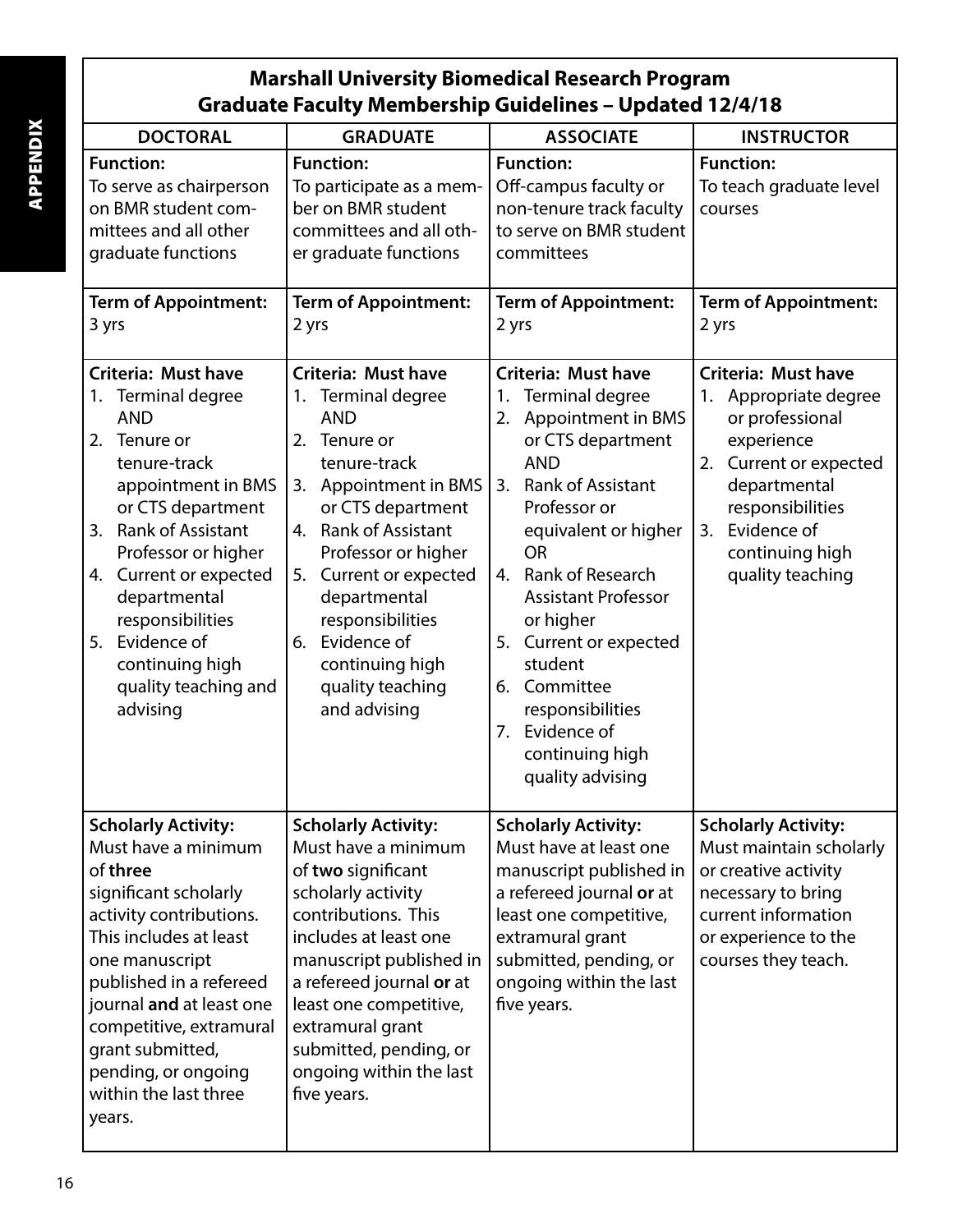# **BOARD OF GOVERNORS' POLICIES**

**MUBOG GA- 1 Discrimination, Harassment, Sexual Harassment, Sexual & Domestic Misconduct, Stalking & Retaliation**

- **MUBOG AA- 1 [Sabbatical Leave](https://www.marshall.edu/board/files/MUBOG-AA-01-Sabbatical-Leave-2021-06.pdf)**
- **MUBOG AA- 2 [Faculty Development](https://www.marshall.edu/board/files/MUBOG-AA-2-Faculty-Development-2019-9.pdf)**
- **MUBOG AA- 7 [Salary Increases for Tenured and Tenure-Track Faculty-Amended](https://www.marshall.edu/board/files/MUBOG-AA-7-Faculty-Salary-Increases-2021-07.pdf)**
- **MUBOG AA-19 [Joint Teaching Appointment within the Institution](https://www.marshall.edu/board/files/Policies/MUBOG%20AA-19%20Joint%20Teaching%20Appointments%20within%20the%20Institution.pdf)**
- **MUBOG AA-20 [Graduate Fellowship Membership](https://www.marshall.edu/board/files/MUBOG-AA-20-Graduate-Faculty-Membership-2019-9.pdf)**
- **MUBOG AA-22 [Annual Evaluation Faculty](https://www.marshall.edu/board/files/MUBOG-AA-22-Annual-Evaluation-of-Faculty-2021-06.pdf)**
- **MUBOG AA-23 [Temporary Faculty Annual Reports & Years Applied Toward Tenure](https://www.marshall.edu/board/files/Policies/MUBOG%20AA-23%20Temporary%20Faculty%20Annual%20Reports%20and%20Years%20Applied%20Toward%20Tenure.pdf)**
- **MUBOG AA-26 [Faculty Promotions](https://www.marshall.edu/board/files/MUBOG-AA-26-Faculty-Promotion-2020-01.pdf)**
- **MUBOG AA-28 [Faculty Tenure](https://www.marshall.edu/board/files/MUBOG-AA-28-Faculty-Tenure-2020-09.pdf)**
- **MUBOG AA-29 [Principal Investigator Salary Payments](https://www.marshall.edu/board/files/Policies/MUBOG%20AA-29%20Principal%20Investigator%20Salary%20Payments.pdf)**
- **MUBOG AA-32 [Termination of Faculty Due to Program Reduction or Discontinuance](https://www.marshall.edu/board/files/MUBOG-AA-32-Termination-of-Faculty-Due-to-Program-Reduction-or-Discontinuance-2019-10.pdf)**
- **MUBOG AA-30 [Tutoring of Students by Faculty](https://www.marshall.edu/board/files/MUBOG-AA-30-Tutoring-of-Students-by-Faculty-2019-05.pdf)**
- **MUBOG AA-40 [Faculty Comprensation from Grants and Contract](https://www.marshall.edu/board/files/MUBOG-AA-40-Faculty-Compensation-from-Grants-and-Contracts-2019-9.pdf)**
- **MUBOG AA-41 [Individual Conflict of Interest in Research](https://www.marshall.edu/board/files/MUBOG-AA-41-Individual-Conflict-of-Interest-in-Research-2020-01.pdf)**
- **MUBOG AA-47 [Electronic Records Management](https://www.marshall.edu/board/files/MUBOG-AA-47-Electronic-Records-Management-Policy-2020-03.pdf)**
- **MUBOG FA-2 [Travel Amended](https://www.marshall.edu/board/files/MUBOG-FA-2-Travel-Policy-2019-05.pdf)**
- **MUBOG FA-9 [Purchasing Policy](https://www.marshall.edu/board/files/MUBOG-FA-09-Purchasing-Policy-2021-06.pdf)**
- **MUBOG IT- 3 [Electronic Communications Policy](https://www.marshall.edu/board/files/MUBOG-IT-3-Electronic-Communications-Policy-proposed-2019-10.pdf)**
- **MUBOG ITG-2 [Social Media Page/Account Guidelines](https://jcesom.marshall.edu/media/60439/itg-2.pdf)**